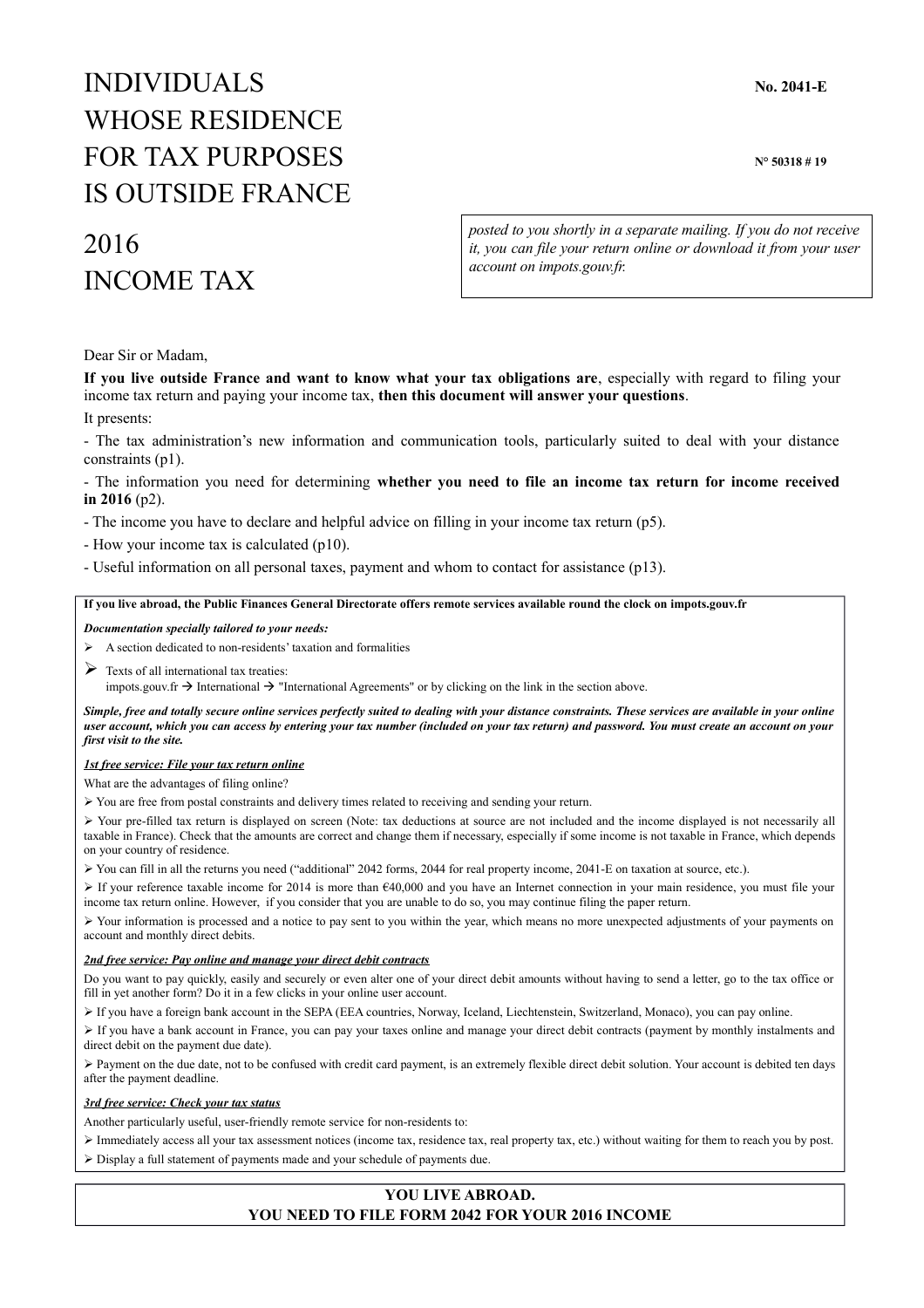# **1. If your household is established outside France (all non-French countries, the French overseas communities,**[\(1\)](#page-1-0)

# **New Caledonia and French Southern and Antarctic Lands**[\(2\)](#page-1-1)**) and you receive any of the following income:**

- Income from real property in France and rights on this property: rights in rem (bare ownership, usufruct, etc.) and assets (stocks or shares in real estate companies); see §13 and following below.
- Income from French variable-interest securities and all other income from movable capital investments in France (income from shares, income from fixed-interest investments, etc.).
- Income from agricultural, industrial and commercial concerns located in France.
- Income from wage and non-wage professional activities carried on in France and more particularly:
- Wages, salaries, remuneration and emoluments, provided the activity paid for is carried on in France;
- Remuneration of directors of French companies;
	- see §10 and following below.
- Income from other operations for financial gain.
- Capital gains from the sale of goodwill in businesses operating in France and real property located in France, their associated rights in rem and stocks and shares in companies, funds or bodies whose assets are made up mainly of such property and rights
- Capital gains on the disposal of securities as mentioned in Article 150-0 A of the French General Tax Code arising from the disposal of an equity stake in companies having their registered offices in France when subject to the levy provided for in Article 244 *bis* B of the French General Tax Code.
- Sums, including salaries, corresponding to artistic and sports services provided or used in France.

#### **2. The following are also considered to be income arising in France when the person or entity that pays the income resides for tax purposes in France or is established in France:**

- Pensions and annuities, regardless of the country or territory in which the services that the pension remunerates were provided.
- Income received by inventors or in the form of royalties as well as all income arising from industrial and commercial property and similar rights.
- The sums paid to natural persons, companies and any other legal entities without fixed business premises in France, in remuneration for services of all kinds materially provided or effectively used in France.

#### **3. This document only concerns persons residing outside of France**

# • **This leaflet does not concern the following, irrespective of their nationality:**

- ➢ Persons who are defined by Article 4 B-1 of the French General Tax Code as:
	- 1) Having their household or main residence in France.

2) Carrying on a professional activity, wage or non-wage, in France unless they can prove that this employment is incidental.

3) Having their main business interests located in France.

- $\triangleright$  Government employees who, under the terms of Article 4 B-2 of the French General Tax Code, are performing their duties in or posted to a foreign country and are not liable in said country to a personal tax on all their income.
- $\triangleright$  Natural persons of French nationality who reside in Monaco and who come under the scope of Article 7-1 of the amended tax treaty between France and Monaco of 18 May 1963. These are persons of French nationality who cannot provide evidence that their main residence has been in Monaco since 13 October 1957.
- ➢ Persons who reside in Saint-Barthélemy or Saint-Martin who have transferred their tax residence to one of these French overseas collectivities after 15 July 2007 and who do not satisfy the five-year residence rule for tax purposes.(1)

If your household (spouse and children) remains in France, you continue to reside in France for tax purposes even if, for workrelated reasons, you have to live in another country temporarily or most of the year, unless your spouse and yourself have separate estates.

However, the rules set out in Article 4 B of the French General Tax Code apply subject to the rules of international treaties. Consequently, persons regarded as residents of another State under a tax treaty between France and that State cannot be regarded as residents of France for tax purposes in respect of the implementation of French domestic law, even though they would be regarded as residing in France for tax purposes under the abovementioned Article 4 B: see paragraph 29 below. This document also applies to those persons.

#### • **In all other cases, tax households are not deemed to reside for tax purposes in France**

#### **Information on income to be declared in certain cases**

If one of the spouses (married or civil union) resides for tax purposes outside France and the other resides for tax purposes in France, the household's tax obligation in France concerns:

<span id="page-1-0"></span><sup>(1)</sup>(1) The five-year tax residence rule applies only to persons who have transferred their residence for tax purposes to the communities of Saint-Barthélemy or Saint-Martin after 15 July 2007. The rule does not have the same impact for persons who have established their residence for tax purposes in Saint-Barthélemy or Saint-Martin. Natural persons who have resided in Saint-Barthélemy for at least five years are regarded as residents of Saint-Barthélemy for tax purposes. This provision applies to any person who is not already a resident of the island.

Unlike for Saint-Barthélemy, the five-year residence rule for tax purposes for Saint-Martin applies only to natural persons who were residents for tax purposes in metropolitan France (mainland + Corsica) or the French overseas *départements* (DOMs) before transferring their residence for tax purposes to Saint-Martin.

<span id="page-1-1"></span><sup>(2)</sup>(2) Mayotte *département* is no longer classified as being outside France starting from the taxation of 2013 income onwards.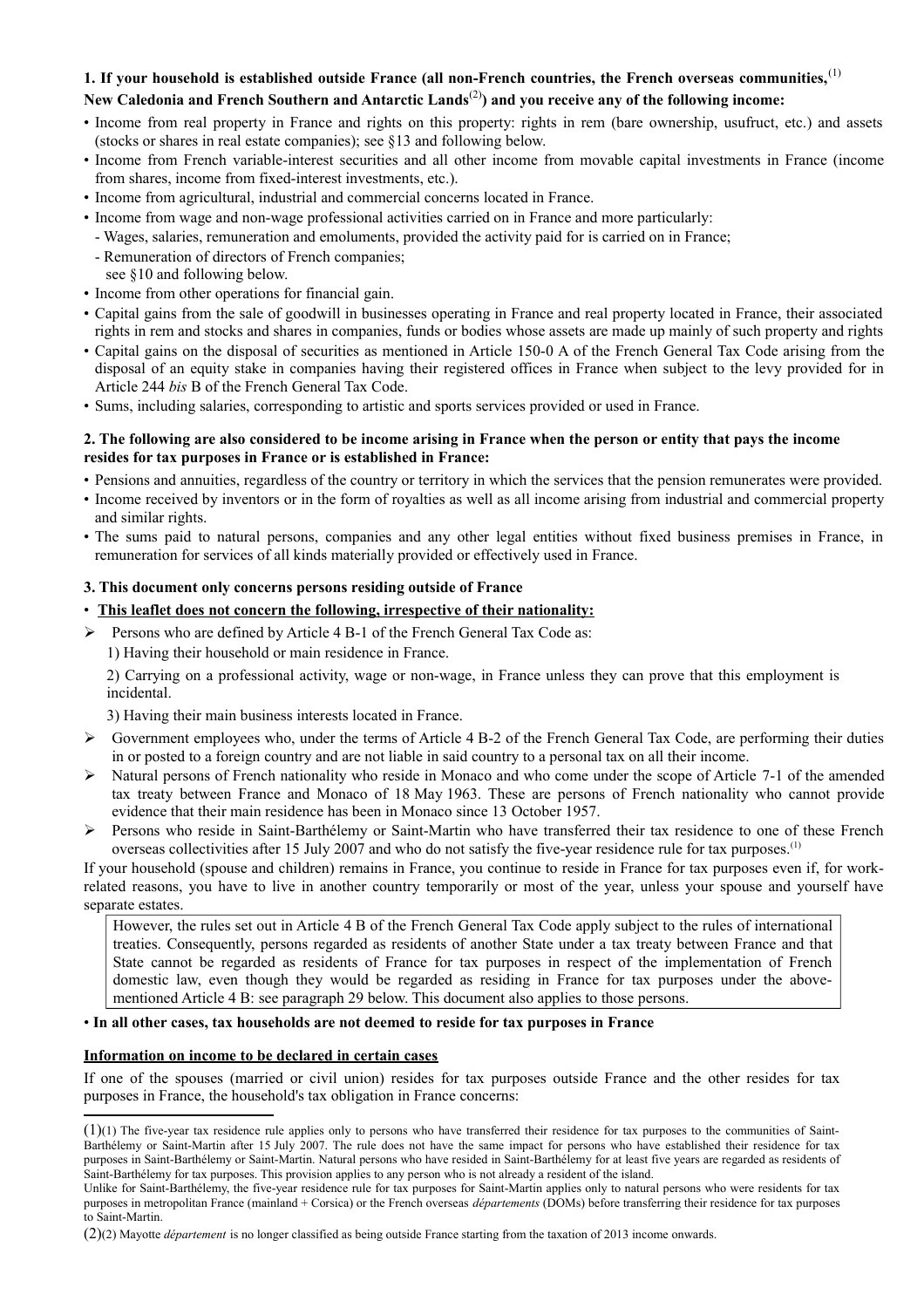- All of the income of the spouse residing in France for tax purposes;
- The other spouse's income arising in France (see §1).

Likewise, if a dependent child in the household does not reside for tax purposes in France, only his or her income arising in France is included in the joint taxation.

Disabled dependents as defined in Article 196 A *bis* of the French General Tax Code must reside with the taxpayer and are therefore necessarily regarded as residing in France.

**Note:** The number of tax units in the household (*quotient familial*) will be calculated taking into account all the members of the tax household, whether or not they reside in France for tax purposes. Income arising outside France for the spouse residing outside France (e.g. wages paid abroad) is excluded from the calculation of tax in France.

The persons concerned are liable to tax in France if they have income from French sources or if they have a residence in France, unless expressly stipulated otherwise in a tax treaty.

#### **4. You are a central-government employee posted outside France**

If your household remains in France, your situation does not change. You continue to reside in France for tax purposes and you are liable to income tax at your place of residence.

If your household does not remain in France, there are two possible cases:

• Case No. 1: You are not liable to a personal tax on all your income in the country where you work. In this case, you have an unlimited tax obligation in France for all your income and you owe income tax under ordinary law conditions.

• Case No. 2: You are liable to a tax in the country where you work. In this case, you only owe income tax in France on your income arising in France under the conditions set out in the "How is your income tax calculated" section of this document.

#### **In all cases, please fill in the "Other information" (***Renseignements complémentaires***) box on form 2042, stating that you are a central-government employee working abroad.**

For more details on this tax status and its applicability, see §80 of BOFIP BOI-RSA-GEO-20.

# **WHERE AND WHEN TO FILE YOUR 2016 RETURN**

**5.** If you satisfy the above-mentioned conditions, declare online on **impots.gouv.fr** or send your income tax return to the following address:

| Service des Impôts des Particuliers |                                                         |
|-------------------------------------|---------------------------------------------------------|
| <b>Non-Résidents</b>                | Switchboard: +33 (0)1 57 33 83 00                       |
| <b>TSA 10010</b>                    | Fax: $+33$ (0)1 57 33 81 03                             |
| 10 rue du Centre                    | e-mail: please use the message service in your personal |
| 93465 NOISY LE GRAND CEDEX          | account on impots.gouv.fr                               |
| <b>FRANCE</b>                       |                                                         |

In this case, you must file an income tax return for your entire year's income by the following deadlines, **regardless of your country of residence**:

|         | Filing deadline |
|---------|-----------------|
| By post | 17 May          |
| Online  | 23 May          |

#### **IF YOU TRANSFERRED YOUR TAX HOUSEHOLD ABROAD IN 2016**

**6.** You need to file form 2042 enclosing, where necessary, additional form 2042 NR listing all the items needed to calculate your taxable income:

- For the period from 1 January 2016 to the day you transferred your residence abroad: enter the amount of income you received before this date on form 2042;
- For the period following the transfer of residence, enter the amount of income arising in France and taxable in France as of your departure abroad on additional form 2042 NR;

**7. Notes**

• If you have transferred your tax household to a French overseas collectivity or New Caledonia, you have the same obligations as if you transfer your residence for tax purposes abroad (see §6 above). If you reside in Saint-Barthélemy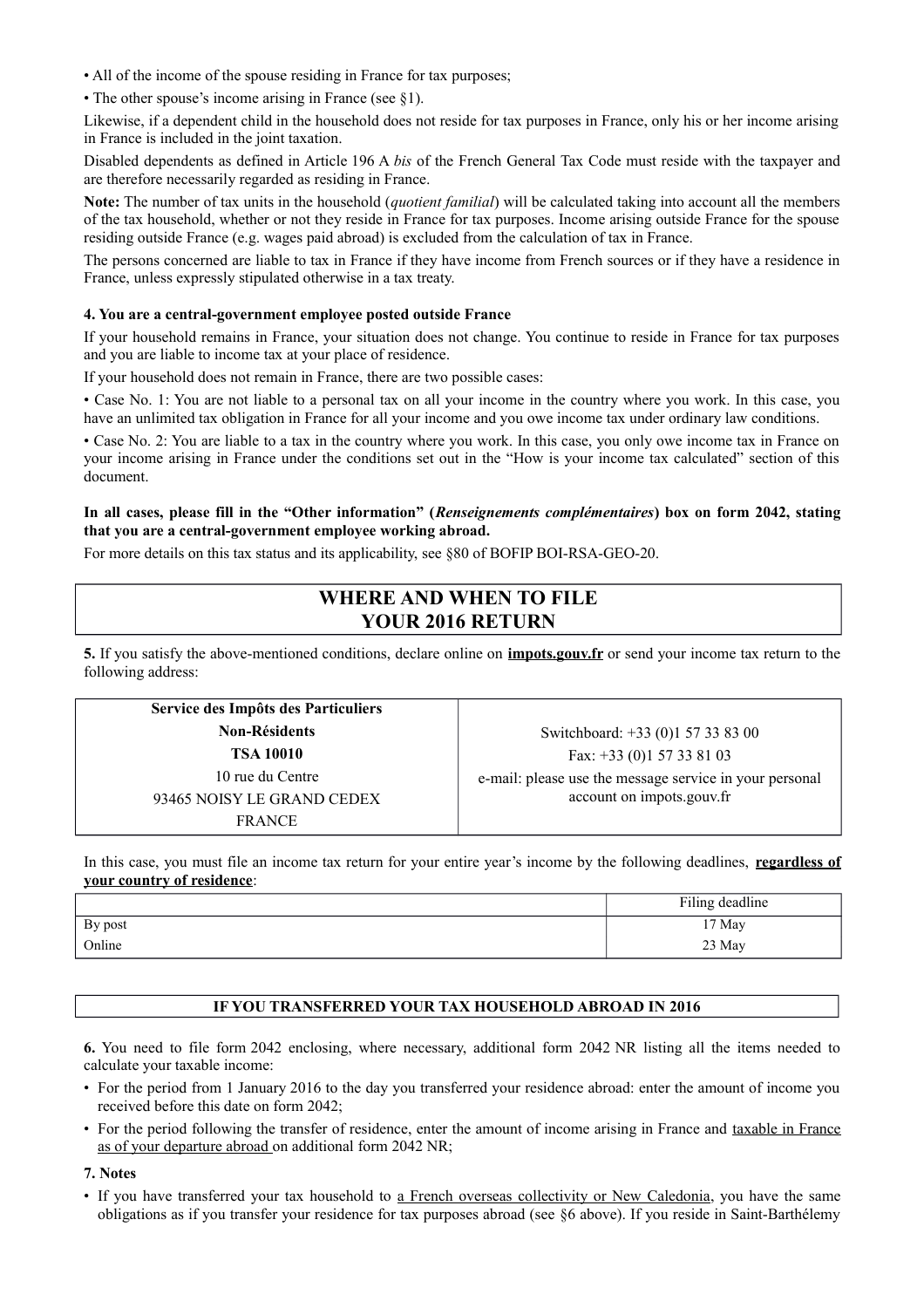or Saint-Martin, the same holds true for the year in which you satisfy the five-year residence rule for tax purposes (see page 2).

- If you have transferred your residence to Monaco.
- If you have French nationality and any other nationality, except Monegasque nationality, and you transfer your residence to Monaco, you are regarded as still residing in France for tax purposes. For the year of the transfer of residence and all subsequent years, you remain liable to tax on the same terms as if you had kept your residence in France. You must send your income tax return to the Service des Impôts des Particuliers (SIP) de Menton – Service des Résidents de Monaco – 7, rue Victor Hugo – 06507 Menton Cedex – France (e-mail: sip.menton@dgfip.finances.gouv.fr – Tel: +33 (0)4 93 28 62 78).
- If you transferred your residence for tax purposes abroad before 1 January 2005 to a State other than the States that are parties to the agreement on the European Economic Area (EEA) having signed a treaty with France on administrative assistance for combating tax fraud and tax evasion, and if you have were entitled to a deferral of income tax and socialsecurity contributions on capital gains at the time of the transfer, the deferral expires on the date of transfer, redemption, reimbursement or retirement of the securities. Tax relief shall, however, be granted when you re-establish residence for tax purposes in France and the tax deferral is reinstated. If, instead, the tax has been paid when you transferred your residence for tax purposes abroad, it cannot be refunded. If the tax deferral has expired, or if you have re-established residence for tax purposes in France, you must file forms 2042 and 2041-GL with the Service des Impôts des Particuliers Non-Résidents.
- If you transferred your residence for tax purposes abroad in 2016, you are liable to income tax and social-security contributions at the time of your departure for (1) certain unrealised capital gains on shares, stocks, securities, or voting rights; (2) receivables originating in a contractual additional sale price clause; and (3) certain tax-deferred capital gains (exit tax).

The persons liable to tax on unrealised capital gains on shares, stocks, securities, or voting rights, and on receivables originating in a contractual additional sale price clause are the taxpayers who have been residing in France for tax purposes for at least six of the ten years prior to transferring their residence for tax purposes abroad. By contrast, all taxpayers who have transferred their residence for tax purposes abroad are liable to tax on their tax-deferred capital gains at the time of the transfer.

Unrealised capital gains are taxable when, at the time of the transfer of residence for tax purposes abroad, the taxpayer and the members of his or her tax household owns:

- a direct or indirect stake of at least 50% in the corporate profits of a company;

- one or more direct or indirect stakes in companies whose total value exceeds €800,000 at the time of the transfer of tax residence.

The unrealised capital gains are assessed on the difference between the value of the securities on the transfer date and their acquisition price or value. The unrealised capital gains thus computed are reduced, when applicable, by prior capital losses and/or capital losses for the year, and by the tax allowances for length of ownership pursuant to Article 150-0 D or Article 150-0 D *ter* of the French General Tax Code.

For receivables originating in a contractual additional sale price clause, you must estimate the value at the transfer date.

As of 1 January 2013, a progressive tax scale is applied to capital gains and receivables subject to the exit tax.

You are automatically entitled to a stay of collection on your taxes, without collateral, if you transfer your residence for tax purposes to another European Union Member State or to another European Economic Area Member State that has signed an administrative assistance treaty with France for the purpose of combating tax fraud and evasion, excluding Liechtenstein, as well as a mutual assistance treaty for tax collection.

When you transfer your residence for tax purposes to a country other than those listed above, the tax owed is, in principle, due immediately. However, at your request and subject to adequate collateralization, a stay of collection may be granted. In this case, you must declare the unrealised capital gains and receivables, appoint a tax representative in France, and present collection guarantees prior to the transfer your residence for tax purposes abroad. The guarantees are not required if the transfer of your residence for tax purposes abroad is for work-related reasons in designated countries.

For taxes due on unrealised capital gains and previously tax-deferred capital gains, the stay of collection expires on the date of transfer, redemption, reimbursement or retirement of the securities and, in certain cases, when the securities are donated or in the event of the taxpayer's death.

For taxes due on receivables originating in a contractual additional sale price clause, the stay of collection expires on the date of receipt of the additional sales proceeds or when the receivable is contributed or sold/collected or transferred.

The tax paid at the time of the transfer of residence for tax purposes abroad is reduced or refunded if you return to France, if you donate the securities or the receivable, or in the event of your death. The income tax on unrealised capital gains is reduced or refunded at the end of a period of fifteen years after the transfer of your residence for tax purposes outside of France.

The tax on unrealised capital gains or on receivables originating in a contractual additional sale price clause may be reduced to reflect the actual capital gains or losses or the proceeds actually received as a result of an additional sale price clause after the transfer of your tax household abroad.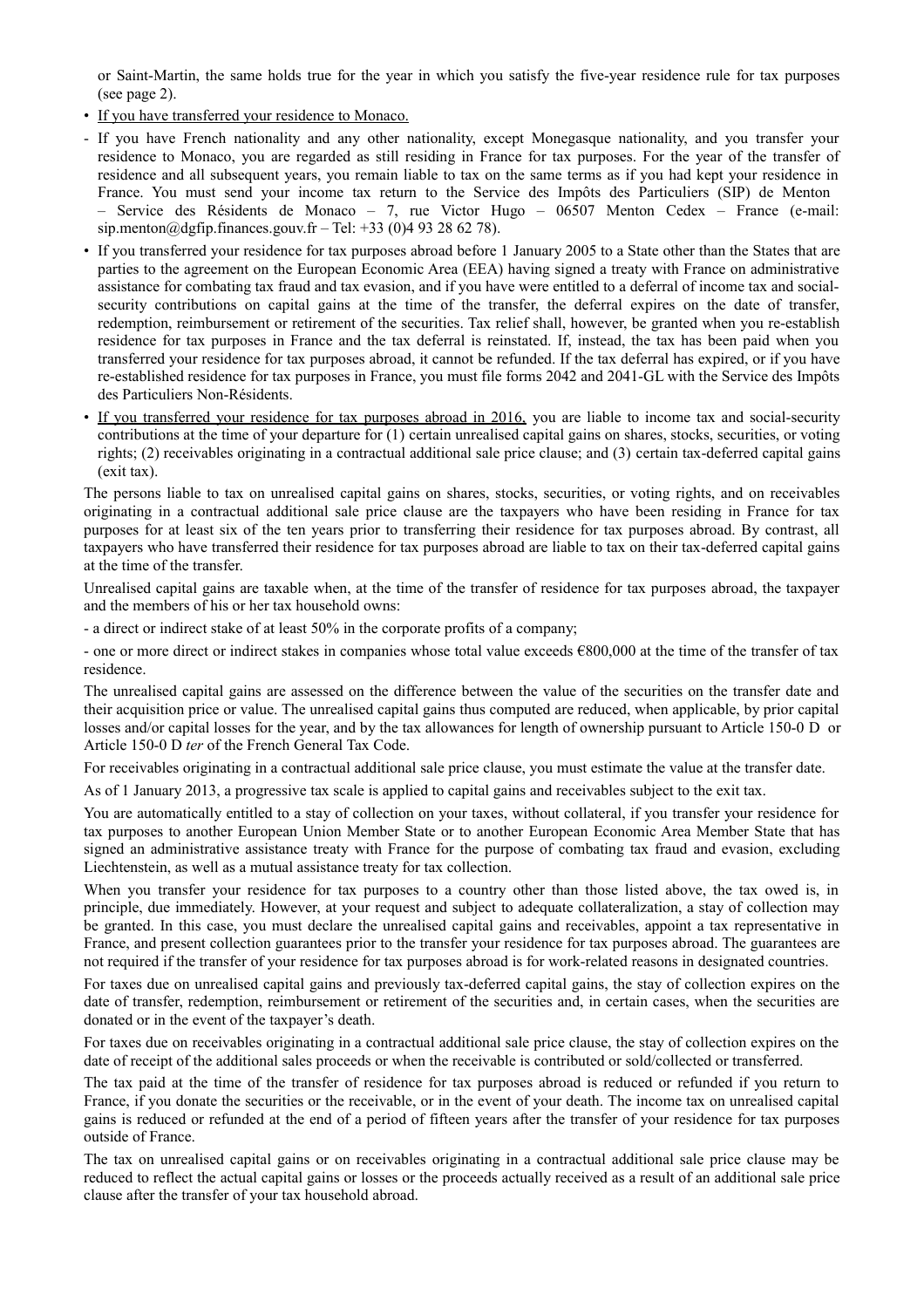To avoid double taxation, any tax you may have paid in your country of residence shall be offset against the tax owed in France on the unrealised capital gains or the receivable, up to the full value of the latter and in proportion to the share assessed in France for tax purposes.

Capital gains and receivables liable to the exit tax must be reported in the general income tax form 2042, in form 2042 C, and in the special form 2074 ETD (available on impots.gouv.fr).

To find out more, see notice 2074-ETD-NOT, also available on impots.gouv.fr.

# **IF YOU TRANSFERRED YOUR TAX HOUSEHOLD TO FRANCE IN 2016**

#### **8. You previously resided for tax purposes outside France**

• If you filed your returns with the Service des Impôts des Particuliers Non-Résidents, in the year of your return to France, you must file form 2042 – and additional form 2042 NR if applicable – with this service, which will forward it to the tax assessment office covering your new residence in France. Your return must include all the information needed to determine your taxable income:

- for the period between 1 January 2016 and the day of your return to France: report all income arising in France and taxable in France before that date in additional form 2042 NR.
- for the period after your return to France: report the income received since that date until 31 December 2016 in form 2042.

If your return to France is permanent, you must report your new address, as soon as you know it, in your personal account, or otherwise to:

Service des Impôts des Particuliers Non-Résidents

10 rue du Centre – TSA 10010 – 93463 Noisy-le-Grand Cedex – France

Switchboard: +33 (0)1 57 33 83 00 – Fax: +33 (0)1 57 33 81 03

e-mail: please use the message service in your personal account on impots.gouv.fr

For the year of your return, make your advance payments or monthly payments to the Service des Impôts des Particuliers Non-Résidents.

• If you did not receive any income arising in France before your return to France, file your income tax return directly with the tax assessment office covering your new residence.

# **HOW TO FILL IN YOUR 2016 INCOME TAX RETURN**

# **9. General rule**

Taxable income is calculated in the same way for residents abroad as for residents in France. The information provided in the general explanatory leaflet enclosed with form 2042 applies, with the special exceptions detailed below:

#### **A. WAGES AND SALARIES (SECTION 1 OF FORM 2042)**

**10.** Save provisions to the contrary in the international tax treaties, you must declare the sums you received in France in 2016 in the form of:

- Wages, salaries, fees, paid leave, tips, etc.
- Statutory sick pay, statutory maternity pay, etc.
- Remuneration in kind provided by the employer: food, accommodation, car available for personal use, etc.

• Unemployment benefits, early retirement allowances, remuneration of members of the government, the Economic, Social and Environmental Council and the Constitutional Council, parliamentary allowances, including for Members of the European Parliament, and service allowances for local elected public office if you have opted for the taxation of such allowances under wages and salaries.

To make things easier, the administration sends taxpayers a tax return pre-printed with the amounts of wages, pensions, statutory sick pay and family allowances. These figures are provided by the employers and social-security bodies. All you have to do is check the figures and correct them if necessary. For example, you would have to correct these figures if you are taxed in the country of residence pursuant to an international tax treaty.

#### **11. Taxation at source of wages, salaries, pensions, annuities and income arising in France from employee share ownership**

Wages and similar income arising in France and received by persons residing outside France are taxed at source as provided for in Article 182 A of the French General Tax Code or as provided for in Article 182 A *bis* or 182 B of the Code for wages paid in return for artistic and sports services. The employer or payer withholds the tax at source from the net taxable wage, after a 10% deduction for professional expenses (except for sportspersons, whose wages are withheld prior to the 10% deduction) at the rate of 15% for wages paid in return for artistic and sports services or in keeping with a three-bracket scale set for 2016 taxable income at:

| Rate                    | Income brackets based on the payment period <sup>2</sup> /Amounts in euros |                   |                   |               |              |  |  |  |  |  |
|-------------------------|----------------------------------------------------------------------------|-------------------|-------------------|---------------|--------------|--|--|--|--|--|
| applicable <sup>1</sup> | Year                                                                       | Ouarter           | Month             | Week          |              |  |  |  |  |  |
| 0%                      | Less than 14.446                                                           | Less than $3,612$ | Less than $1,204$ | Less than 278 | Less than 46 |  |  |  |  |  |
| $12\%$                  | 14.446 to 41.909                                                           | 3,612 to 10,477   | 1,204 to 3,492    | 278 to 806    | 46 to 134    |  |  |  |  |  |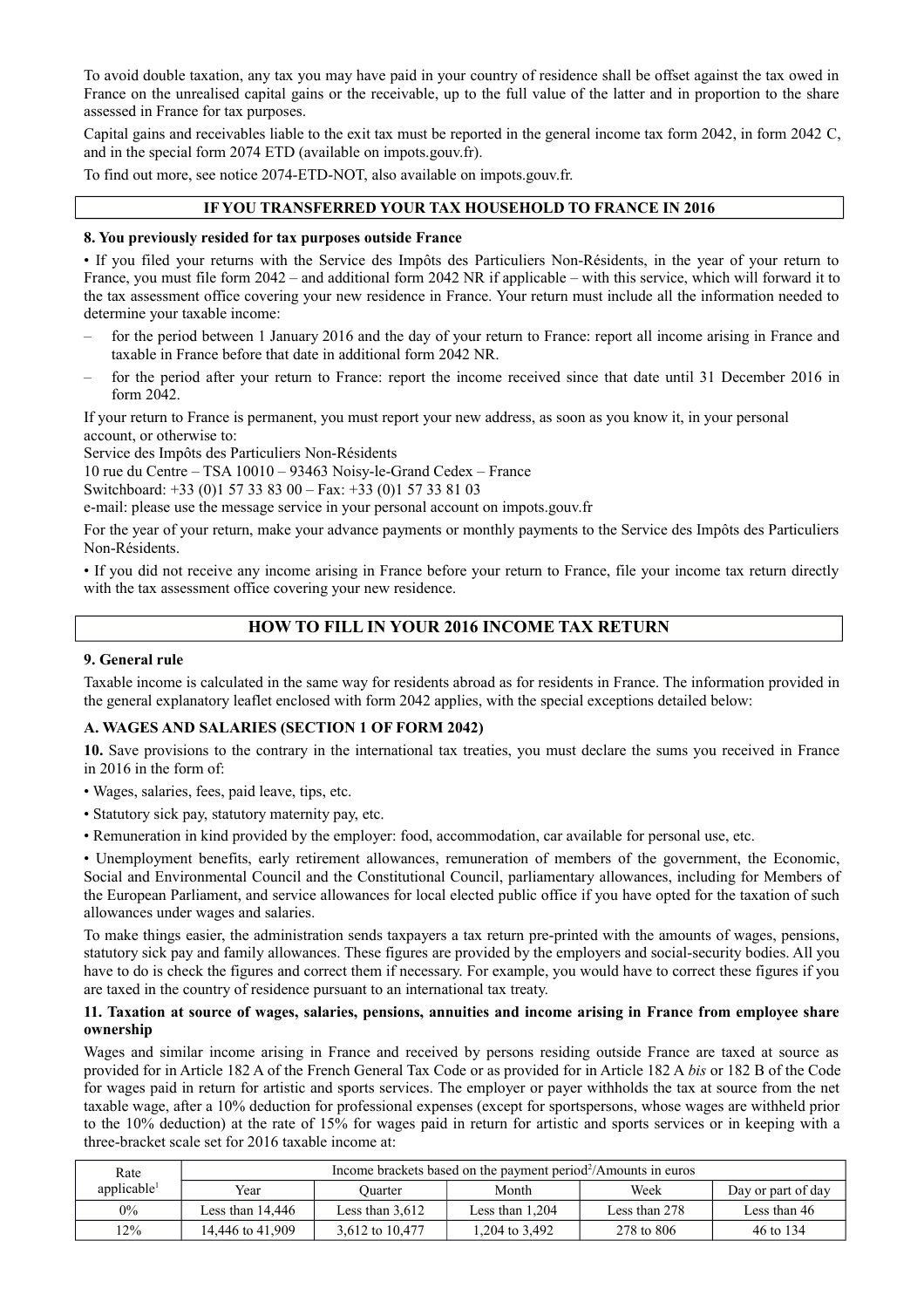| 20%                                                                                                  | Over 41.909                                             | Over 10.477 | Over 3.492 | Over 808 | Over $134$ |  |  |  |  |  |
|------------------------------------------------------------------------------------------------------|---------------------------------------------------------|-------------|------------|----------|------------|--|--|--|--|--|
| 1. The rates of 12% and 20% are reduced to 8% and 14.4% in the French overseas <i>départements</i> . |                                                         |             |            |          |            |  |  |  |  |  |
|                                                                                                      | 2. These brackets are expressed in net taxable amounts. |             |            |          |            |  |  |  |  |  |

Only the fraction of income above the last bracket is taxed in accordance with the sliding scale, along with the other income arising in France. Income is taxed in accordance with the terms of Article 197 A of the French General Tax Code, i.e. with the application of a minimum rate of 20%. The 20% withholding tax is deducted from the amount of tax calculated.

For stock options and acquisition of bonus shares allocated since 28 September 2012: income from the exercise of stock options and acquisition of bonus shares received by persons residing outside of France for tax purposes is subject to a withholding tax calculated in accordance with the rates shown in the table above and as provided by Article 197 A of the French General Tax Code.

Income arising from the exercise of stock options and the acquisition of bonus shares allocated before 28 September 2012 or the sale of start-up share warrants (BSPCE) and received by persons residing outside of France for tax purposes is subject to a withholding tax calculated in accordance with the rules and rates applying to the specific tax schemes referred to in item I of Article 163 *bis* C and 6 of Article 200 A of the French General Tax Code (in its version prior to the 2013 Budget Act) for stock options, for bonus shares, in item 6 *bis* of Article 200 A of the Code (in its version prior to the 2013 Budget Act), for bonus shares, and in item I of Article 163 *bis* G of the Code for BSPCEs. This deduction at source discharges you from tax liability on income from the exercise of BSPCEs. However, if you opt for taxation in the wages and salaries ("traitements et salaires") category, the taxation at source is calculated by applying the rates in the above table and as provided by Article 197 A of the French General Tax Code.

# **How do you declare income that has been taxed at source?**

You must declare all the sums that have been taxed at source in the wages and salaries ("traitements et salaires") category (or "pensions" if they are pensions).

# **The details on deductions at source by each payer**

# **must be declared in the appendix on the last page of this explanatory leaflet.**

**You must enclose this table with form 2042.**

Do not forget, **where necessary and in accordance with the instructions given for the table** on the last page of this explanatory leaflet, **to enter total taxation at source in box 8 TA of form 2042**.

#### **Special case: wages arising in French overseas** *départements*

This income is taxed at source at reduced rates (8% and 14.4%), with the minimum rate being 14.4%. To benefit from a reduced rate, you need to write "salaires versés par un organisme établi dans un DOM" (wages paid by an entity established in a French overseas *département*) in the "Renseignements complémentaires" (Other information) box of form 2042.

#### **B. PENSIONS, ANNUITIES, CHILD SUPPORT & MAINTENANCE (SECTION 1 OF FORM 2042)**

**12**. Save provisions to the contrary in the international tax treaties, you must declare the sums you received in France in 2016 in the form of:

• Child support and maintenance, annuities and capital payments made over a period of more than 12 months and received as compensatory benefits in the event of a divorce, and contribution to the costs of running the matrimonial household when such payment is made following a court ruling.

• Public and private pensions and invalidity benefits and annuities when the payer is established or resident in France. These sums are taxable subject to the application of the tax treaties (see table in Appendix 1 for tax treatment of pensions by country). Use the information on the statement provided by the payer to find out what amount to declare.

Pursuant to the provisions of Article 182 A of the French General Tax Code, pensions and annuities paid to non-residents give rise, as with wages and salaries, to a deduction at source (see section 11 on previous page) when the payer is situated in France. First, establish whether the pension you receive is a public or private pension or a social-security pension (all compulsory schemes are considered to be social-security schemes). Then refer to the tax treaty, which, depending on this criterion, attributes taxation either to the payer country or to the country of residence (see table in Appendix 1).

#### **Notes**

- Annuities are subject to the same arrangements as private pensions.
- Pensions paid to a resident of French Polynesia, Wallis and Futuna, French Southern and Antarctic Lands, and New Caledonia benefit from a 40% tax allowance on the gross pension amount. This is taken into account by the service when your tax is calculated. To facilitate the application of this reduction, please write "pensions versées à un résident de" (pensions paid to a resident of), followed by the pensioner's place of residence, in the "Renseignements complémentaires" (Other information) box of form 2042.
- How the deduction at source is calculated:

Although each separate employer or pension fund makes the deduction at source, it is calculated across all the earned income and deducted by all the employers of an individual. In the event of more than one employer or pension fund, taxation may give rise to the payment of an additional deduction at source.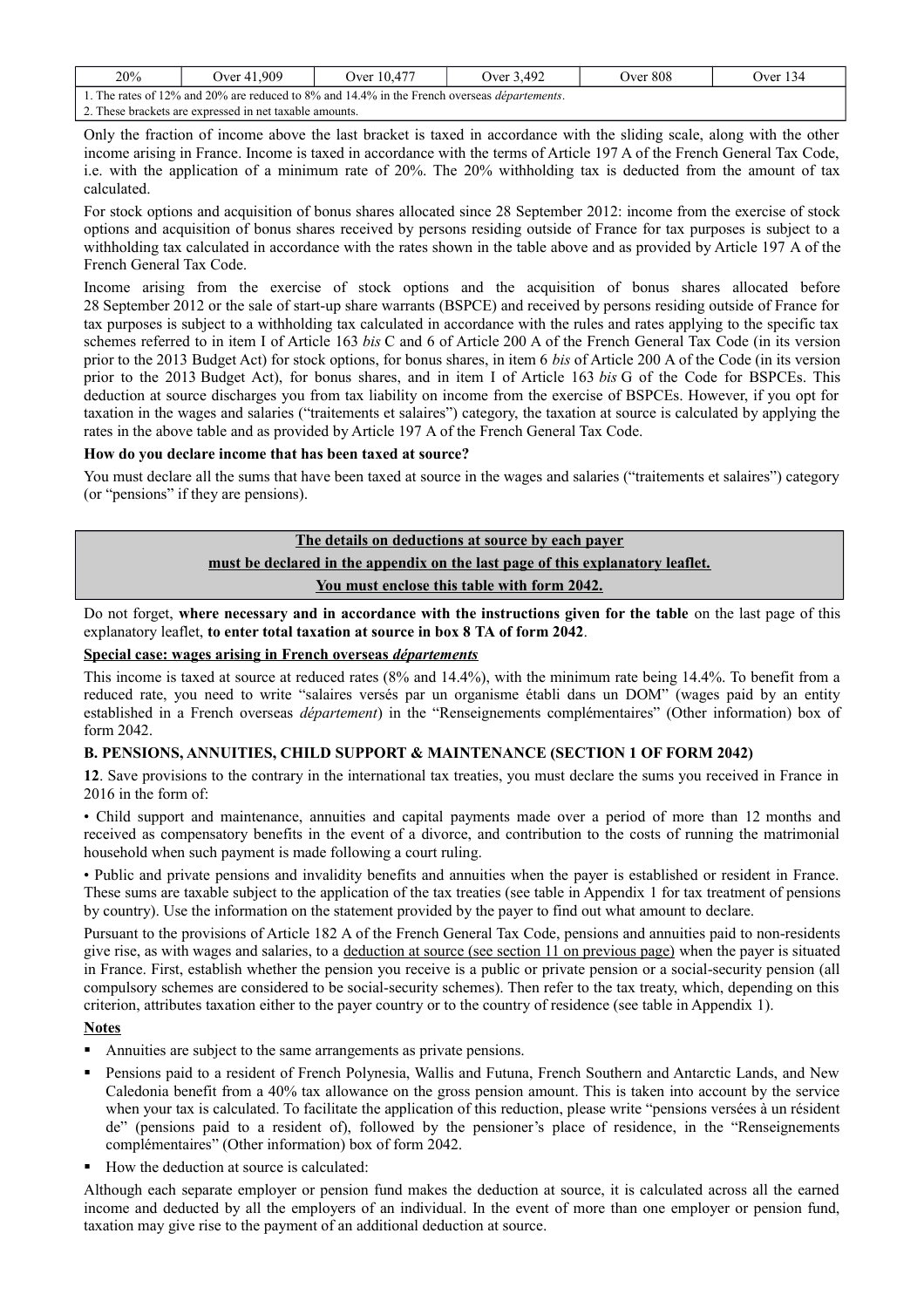# **C. REAL-PROPERTY INCOME (SECTION 4 OF FORM 2042)**

**13.** You must declare on your general income tax return (form 2042) any income from real property in France including rights on this property (joint estates, bare ownership, usufruct, etc.), assets (stocks or shares in real-estate companies) and incidental income.

#### **Notes:**

The simplified tax scheme ("régime micro-foncier") for real-property income is automatically applied if you meet all of the following conditions:

- Your real-property income arises from the rental of unfurnished urban or rural properties or from shares in condominium associations that are transparent for tax purposes and, where applicable, from shares in real-estate companies not subject to corporation tax, as well as from shares of real-estate investment trusts (REITs, French FPIs) reflecting income from their real-property assets. If you receive real-property income solely from real-estate companies or FPIs, you are explicitly ineligible for the "simplified tax scheme".

- Your tax household's annual gross real-property income in 2016 (from all properties combined) does not exceed €15,000, not including maintenance charges, whatever the duration of the rental during the year. The €15,000 cap is assessed on the basis of all rents received as principal, ancillary income, and, where applicable, the share of the gross annual income of real-estate companies and/or REITs in which you are a partner, proportionally to your share of the accounting profit.

- The buildings you own and the buildings held by companies in which you are a partner are not eligible for preferential tax treatment (specific deductions, option for deduction as depreciation, etc.: see explanatory leaflet for 2044 return for real-property income).

You must file a 2044 return under the standard scheme ("régime réel") if:

- Your tax household's annual gross real-property income in 2016 (from all properties combined) exceeds €15,000;

- You are explicitly ineligible for the "simplified tax scheme" ("micro-foncier");

- Or if you are automatically eligible for the "simplified tax scheme" ("micro-foncier") and wish to opt for the standard scheme. To do so, just file a 2044 return. The option is binding for a three-year period. After these three years, your option for the standard scheme is automatically renewed every year.

For more information on real-property income, see the explanatory leaflet enclosed with your 2016 income tax return, the explanatory leaflet enclosed with form 2044 (real-property income) or refer to the **impots.gouv.fr** website.

If you rent out furnished accommodation, the income is taxable in the industrial and commercial income (BIC) category and must be declared in Section 5 ("furnished rentals") of additional form 2042–C–PRO or additional form 2042 NR if it is the year of transfer of residence.

#### **D. INVESTMENT INCOME**

14. Income distributed<sup>[\(1\)](#page-6-0)</sup> by companies subject to corporation tax and with their registered office in France (metropolitan France [mainland + Corsica] or overseas *départements*) to natural persons who are non-residents is taxed at source at one of the following rates<sup>[\(2\)](#page-6-1)</sup>:

• 21% for distributed profits eligible for the 40% tax allowance stipulated in item 2 of 3 of Article 158 of the French General Tax Code  $(CGI)^{(3)}$  $(CGI)^{(3)}$  $(CGI)^{(3)}$ , when the beneficiary is a natural person residing for tax purposes in a State party to the Agreement on the European Economic Area (EEA) that has concluded an administrative assistance treaty with France for the purpose of combating tax fraud and tax evasion.

• 30% for other income.

 75% for distributed profits paid outside France in a non-cooperative state or territory as defined by Article 238-0A of the French General Tax Code<sup>[\(4\)](#page-6-3)</sup>.

Income from life-insurance contracts and capitalisation bonds or contracts purchased from insurance companies established in France by natural persons who do not reside in France for tax purposes is taxed at the following rates when the contract is redeemed in part or in full or when the contract is terminated:

- 35% if the contract duration is less than 4 years.
- 15% if the contract duration is equal to or greater than 4 years and less than 8 years.
- 7.5% if the contract duration is equal to or greater than 8 years.
- 75% irrespective of contract duration, when the beneficiary of the income is a natural person residing for tax purposes in a non-cooperative state or territory as defined by Article 238-0A of the French General Tax Code.

Income from fixed-income instruments paid to natural persons who do not reside in France for tax purposes are subject to a 75% mandatory flat-rate withholding tax when the income is paid outside of France in a non-cooperative state or territory as defined by Article  $238$ -0A of the French General Tax Code<sup>[\(5\)](#page-6-4)</sup>.

<span id="page-6-0"></span><sup>(1)(1)</sup> Income from stocks and shares and similar income.

<span id="page-6-1"></span><sup>(2)(2)</sup> Rates applicable except where stipulated otherwise in international tax treaties.

<span id="page-6-2"></span><sup>(3)(3)</sup> Income resulting from an ordinary decision by the relevant bodies.

<span id="page-6-3"></span><sup>(4)(4)</sup> This 75% withholding tax also applies to natural persons who reside in France.

<span id="page-6-4"></span><sup>(5)(5)</sup> This 75% withholding tax also applies to natural persons who reside in France.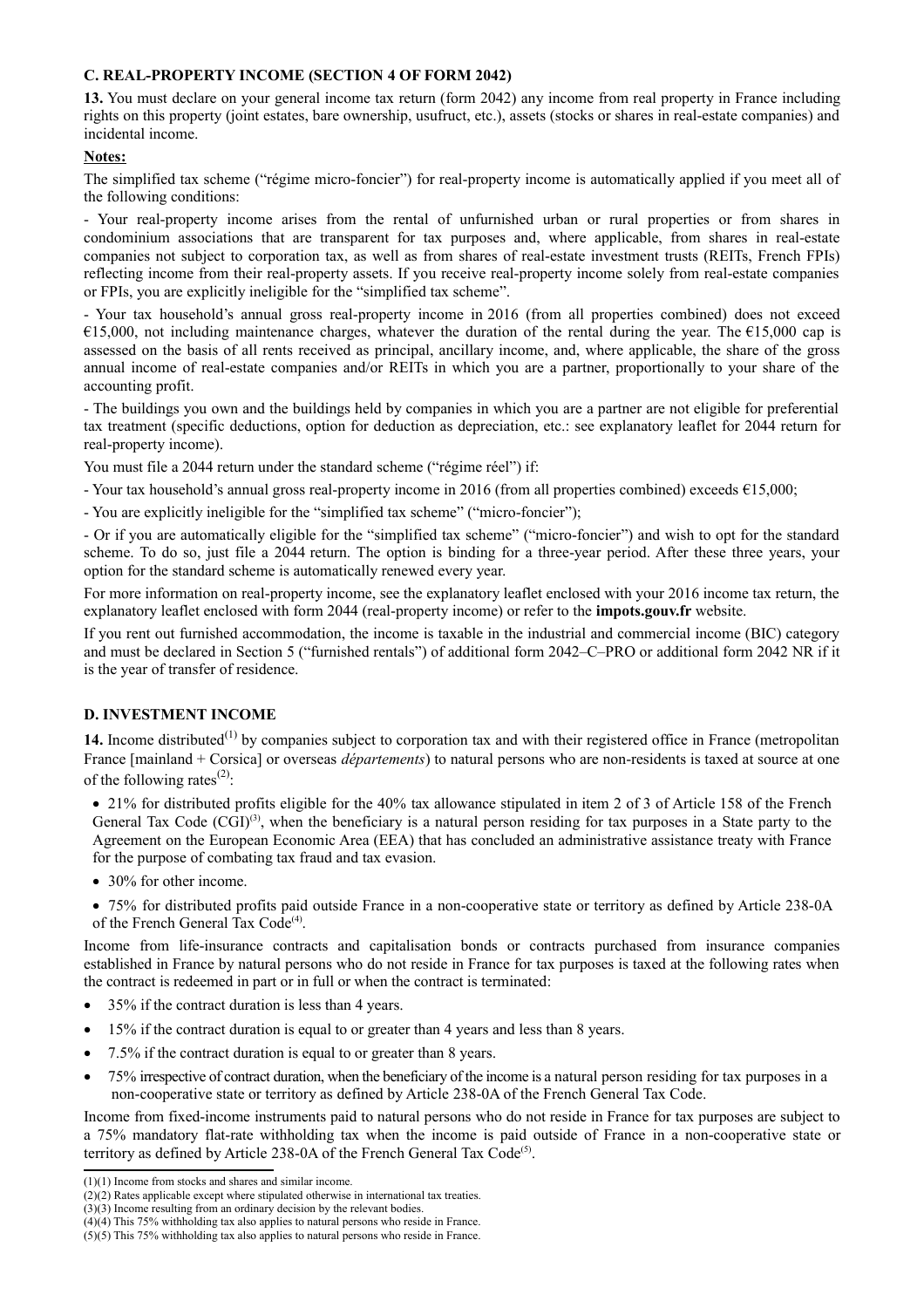These levies and withholding taxes are reported on form 2777 and paid by the entity that has distributed the income. It is up to the entity to withhold the corresponding amount from the sums paid out to the beneficiaries of said income.

Income from bonds and similar instruments mentioned in Articles 118, 119 and 238 *septies* B of the French General Tax Code and issued before 1 January 1987 and income from savings certificates mentioned in Article 1678 *bis* of the Code (irrespective of their issue date), paid to natural persons who do not reside in France for tax purposes, is subject to the withholding tax stipulated in 1 of Article 119 *bis* of the Code at one of the following rates:

- 17% for interest on marketable bonds;
- 15% for income referred to in item 1 of Article 118 of the Code and related to securities issued on or after 1 January 1965 and for prizes and redemption premiums referred to in item 2 of Article 118 of the Code and relating to securities issued on or after 1 January 1986.

This withholding tax should be reported on form 2753 and paid by the distributing entity. It is up to the entity to withhold the corresponding amount from the sums paid out to the beneficiaries of said income.

# **E. CAPITAL GAINS FROM SALES OF SECURITIES AND SHARES**

**15.** Pursuant to Article 244 *bis* C of the French General Tax Code, capital gains from the sale of securities and shares by persons who do not reside in France for tax purposes are not taxable in France. In return, however, capital losses cannot be deducted from your taxable income. You therefore have no return to file in France regarding such a transaction.

However, pursuant to item f of Article 164B and Article 244 *bis* B of the French General Tax Code, and subject to international tax treaties, a person who does not reside in France for tax purposes and who, along with his or her spouse, ascendants and descendants, has held directly or indirectly, at some point in the five years preceding the sale, an equity stake of over 25% in a company liable to corporation tax and with its registered office in France, is subject to a tax in France on the capital gains from the sale of the shares concerned.

These capital gains are calculated using the same method applied to capital gains realised by residents of France and described in Articles 150-0 A to 150-0 E of the French General Tax Code, and the tax is levied at the rate of 45%.

The capital gains are assessed on the difference between the value of the securities on the disposal date and their acquisition price or value. The capital gains thus computed are reduced, when applicable, by prior capital losses and/or capital losses for the year, and by the tax allowances for length of ownership pursuant to Article 150-0 D or Article 150- 0 D *ter* of the French General Tax Code.

Distributions by venture capital firms (Article 163 *quinquies* C II of the French General Tax Code) to non-residents are also taxed at a rate of 30%.

To request the reimbursement of the difference between the amount debited and the amount of tax payable once the sliding scale has been applied, enter your capital gains subject to the 45% tax rate in row 3VE (after deduction for the ownership period) and your distributions subject to the 30% tax rate in row 3UV of form 2042C.

However capital gains on the sale of an equity stake in a company liable to corporation tax and with its registered office in France as well as on the distributions made by venture capital firms are taxed at the flat rate of 75%, irrespective of the stake held in the company concerned when the gains are realised by persons residing outside of France for tax purposes in a non-cooperative state or territory as defined by Article 238-0A of the French General Tax Code.

You must consequently file form 2074 enclosing payment of the tax due in accordance with the following procedures:

| <b>Type of sale</b>                             | Where to file the deed or<br>declaration of sale                                                                                             | Where to file the capital gains form<br>(Art. 171 quater, Annex 2)<br>of the French General Tax Code)                                                                                    | Form | <b>Filing deadline</b>             |
|-------------------------------------------------|----------------------------------------------------------------------------------------------------------------------------------------------|------------------------------------------------------------------------------------------------------------------------------------------------------------------------------------------|------|------------------------------------|
| Sale recorded by<br>notarised deed              | The Business Tax Service<br>(Service des Impôts des<br>Entreprises) covering the place<br>of residence of the notary who<br>drew up the deed | File the form with the deed of sale                                                                                                                                                      | 2074 | On recording<br>the deed of sale   |
| Sale recorded by<br>private deed                | The Tax Assessment Service<br>covering the place of residence<br>of one of the contracting parties                                           | File the form with the deed of sale                                                                                                                                                      | 2074 | On recording<br>the deed of sale   |
| Sale not recorded<br>by a deed<br>$=$ form 2759 | The Tax Assessment Service<br>covering the place of residence<br>of one of the contracting parties                                           | - Business Tax Service (SIE) covering the<br>tax representative's residence<br>- Where there is no representative: the<br>Business Tax Service (SIE) covering the<br>seller's residence. | 2074 | Within one<br>month of the<br>sale |

# **F. INDUSTRIAL AND COMMERCIAL INCOME**

*a) Professional industrial and commercial income (Section 5, Subsection B of form 2042 NR or form 2042 C-PRO, Nonsalaried occupations ["Professions non salariées"])*

**16**. Industrial and commercial profits are defined for income tax purposes as profits made by natural persons from a trading, industrial or craft occupation carried on in France even if the operator's head office is abroad.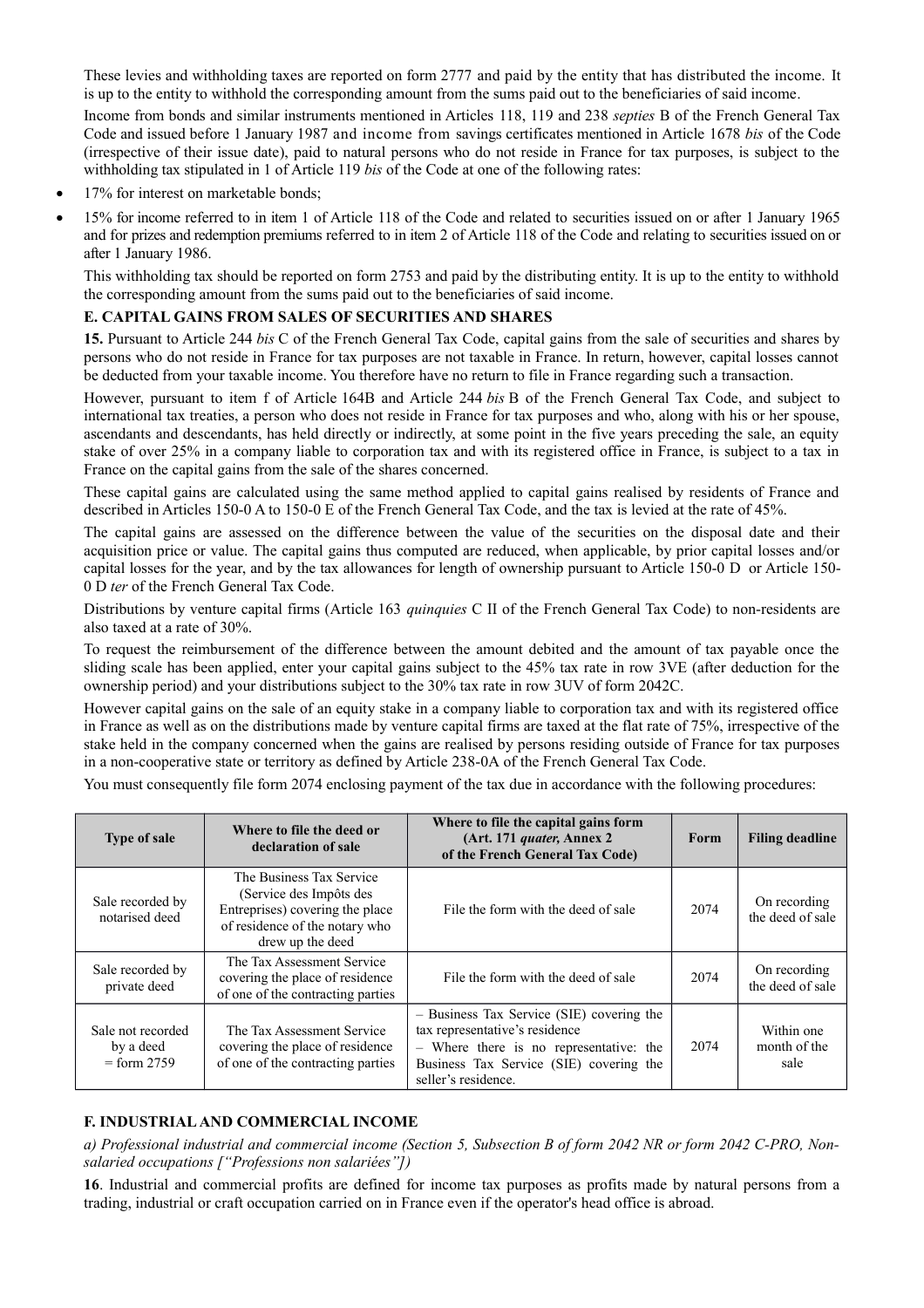Subject to the international tax treaties, if you have received income in this income category, you must declare it for income tax in France.

If you come under the very small business system ("régime des micro entreprises"), enter your turnover or receipts and your capital gains and capital losses directly on additional form 2042 C-PRO, Non-salaried occupations ("Professions non salariées").

If you come under the actual bookkeeping system ("régime du bénéfice réel normal"), enter the result determined on form 2031 of additional form 2042 C-PRO in the "régime du bénéfice réel" section depending on whether you are a member of an officially approved accounting centre or not.

# **The year of your departure abroad or in which you return to France, the sums received in France following your departure are to be declared on form 2042 NR.**

For more information, please see the explanatory leaflet for form 2042 or the **impots.gouv.fr website**.

When persons engage in commercial, industrial and craft activities simultaneously in France and outside France, they must declare their entire earnings from these activities on their income tax return (Article 158-4, para. 2 of the French General Tax Code), subject to the application of international tax treaties.

*b) Non-professional industrial and commercial income (Section 5, Subsection C of form 2042 NR or additional form 2042 C-PRO, Non-salaried occupations ["Professions non salariées"])*

**17**. This is income from activities that do not involve the personal, constant and direct participation of a member of the tax household in the accomplishment of the operations required for the activity. The following is hence considered to be non-professional industrial and commercial income:

- **Income earned by persons letting non-professional furnished premises** (persons not registered as such in the corporate register or persons making less than €23,000 in annual receipts or less than the household's income in the category of wages and salaries, industrial and commercial income, non-commercial income, agricultural income and remuneration of directors).
- Income earned by non-professional joint owners of shares in race horses or stallions.
- Income from all other industrial and commercial activities carried on in a non-professional capacity.

If you have received income in this category, you must, subject to the application of the international tax treaties, declare it in France.

The year of your departure abroad or in which you return to France, you must fill in Section 5 of form 2042 C-PRO. The amounts received following your departure or before your return must be declared on form 2042 NR.

# **G. NON-COMMERCIAL INCOME**

*a) Professional non-commercial income (Section 5, Subsection D of form 2042 NR or additional form 2042 C-PRO, Nonsalaried occupations ["Professions non salariées"])*

**18.** These are profits from occupations primarily of an intellectual nature, consisting in the personal and totally independent practice of a science or an art, or profits from occupations such as notary, bailiff, etc. They also include profits from all occupations, operations for financial gain and other sources that do not come under another category (stock-market transactions conducted in similar conditions to those that characterise an activity carried on by a person conducting this type of transaction in a professional capacity).

If you have received income in this category for an activity carried on in France, you must, subject to the international tax treaties, declare it for income tax in France.

If you come under the special non-commercial profits system ("micro BNC"), you do not have to file an annual business earnings return. Enter the amount of your receipts with any capital losses directly in Subsection D "Régime déclaratif spécial" of additional form 2042 C-PRO.

If, on the other hand, you come under the certified tax return system ("régime de la déclaration contrôlée") where your business earnings return is certified by an officially approved accounting centre, you must file the special 2035 annual business earnings return and enter the resulting profit or loss under the "régime de la déclaration contrôlée" heading of additional form 2042 C-PRO.

#### **The year of your departure abroad or in which you return to France, the sums received following your departure are to be declared on form 2042 NR.**

*b) Non-professional non-commercial income (Section 5, Subsection E of form 2042 NR or additional form 2042 C-PRO, Non-salaried occupations ["Professions non salariées"])*

**19**. This is income from an activity that is not usually or continuously carried on for profit and that does not arise from the practice of a self-employed profession or occupations such as notary, bailiff, etc.

If you have received income in this category for an activity carried on in France, you must, subject to the international tax treaties, declare it in France.

#### *c) Deduction at source for non-trading income and equivalent income*

**20.** Pursuant to the provisions of Article 182 B of the French General Tax Code, and subject to the international tax treaties, the deduction at source is applied to certain non-wage and equivalent income arising from employment in France.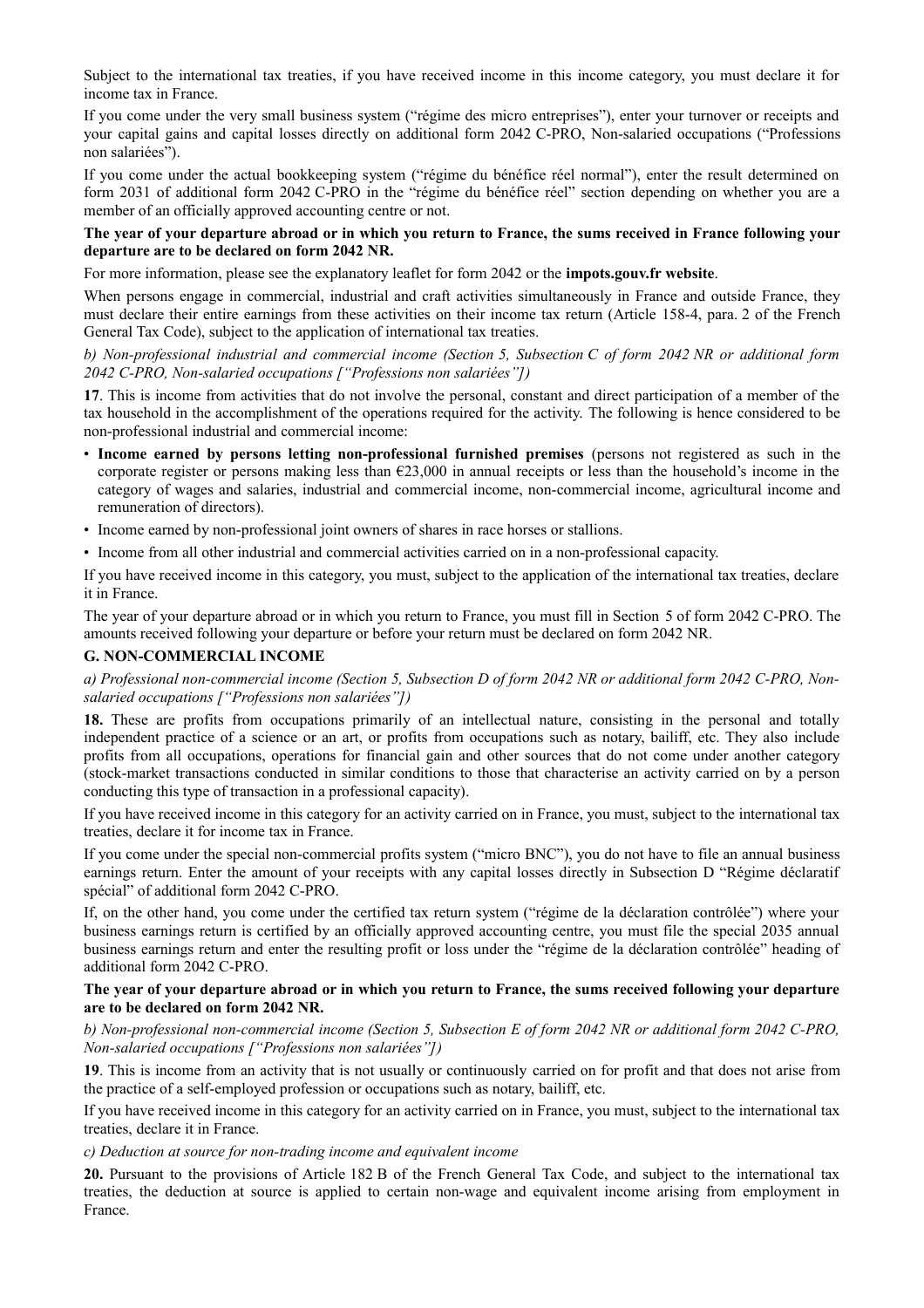The tax base consists of the gross sums paid net of turnover tax (VAT), with no deductions allowed even for business expenses. The rate of the deduction at source is set at 33⅓%. It is reduced to 15% for remuneration paid to sportspersons. The rate may vary depending on the applicable tax treaty concluded to avoid double taxation. This deduction at source can be set off against the income tax due on your income arising in France, it is never refundable, and it does not discharge you from income tax liability. You must therefore, in all cases, file an income tax return and fill in the table on the last page of this explanatory leaflet.

NB: Income received by artists and sportspeople is liable to a 15% deduction at source (Article 182 A *bis* and 182 B of the French General Tax Code).

# **H. EXPENSES TO BE DEDUCTED FROM TOTAL INCOME**

**21**. As residents abroad are subject to tax in France solely on their income arising in France pursuant to the provisions of Article 164 A of the French General Tax Code, they may not deduct their expenses from their total income.

However, taxpayers in the Schumacker non-residents category can, in the same manner as taxpayers who reside in France for tax purposes, report expenses that are deductible from their total income for the assessment of their income tax.

To be eligible for the tax rules applying to Schumacker non-residents, you must meet the following requirements:

- You must be a resident of another European Union Member State, Iceland, Norway, or Liechtenstein.
- You must not qualify for provisions that will lower your tax liability in your country of residence on the basis of your personal and family status, on account of the low level of income taxable in that country.
- Your income from French sources must represent at least 75% of your taxable global income or, failing that, 50% of your taxable global income if, because of your personal and family status, you do not qualify for any provisions that will lower your tax liability in your country of residence.

# **I. EXPENSES PROVIDING ENTITLEMENT TO TAX BREAKS AND TAX CREDITS**

**22.** Non-residents living outside France for tax purposes are not entitled to tax breaks and tax credits, except for Schumacker non-residents who meet the requirements described in §21. If they comply with the relevant criteria, they may nevertheless be eligible for the following tax credits:

- **Tax credit for insurance premiums for unpaid rent**: If you take out an insurance contract against the risk of unpaid rent for one or more residential properties that you rent unfurnished for use as main residence and said contract is not taken into account in the calculation of your real property income, you are entitled to a tax credit equal to 50% of the amount of the insurance premium (Art. 200 *nonies* of the French General Tax Code). Taxpayers eligible for the simplified tax scheme for low real-property income ("micro-foncier") qualify for this credit.
- **Tax credit for technological risk prevention work on rented residential properties**: You are entitled to a tax credit on any expenditure from 1 January 2010 to 31 December 2014 on alterations provided for by the Technological Risk Prevention Plan (PPRT) on a residential property that was completed before this plan was approved and that you rent out or undertake to put up for rent for use as main residence by a tenant for at least five years.

#### **J. LOSSES**

**23.** Taxpayers residing outside France may offset their losses from this income against their profits or income arising and taxable in France.

#### **HOW IS YOUR INCOME TAX CALCULATED?**

#### NB: THE INCOME TAX CALCULATOR AVAILABLE ON THE IMPOTS.GOUV.FR WEBSITE MAY ONLY BE USED IF YOU ARE A RESIDENT OF FRANCE.

#### **APPLICATION OF THE 20% or 14.4% MINIMUM TAXATION RATE**

#### **(Art. 197 A of the French General Tax Code)**

**24.** Article 197 A of the French General Tax Code stipulates that income tax due by persons residing for tax purposes outside France is charged solely on their income arising in France. It is calculated by applying the sliding scale and the household income splitting system (the number of tax units allocated to the household to reduce tax paid where couples are married, have dependent children, etc.). There is a minimum taxation rate of 20%. For income tax returns from 2014 onwards, the ceiling for the household income splitting system is applied to non-resident taxpayers subject to the minimum tax rate. For income arising in the French overseas *départements*, the minimum rate is 14.4%. To benefit from this rate, you need to write "salaires versés par un organisme établi dans un département d'outre-mer" (wages paid by an entity established in a French overseas *département*) in the "Renseignements complémentaires" (Other information) box of form 2042.

The minimum taxation rate does not apply to "Schumacker non-residents" (see §21 for eligibility requirements for this status).

# **IF YOU PROVIDE THE NECESSARY EVIDENCE, YOU CAN BE ENTITLED TO A LOWER RATE (AVERAGE RATE)**

**25.** If you can prove that the French rate of tax on all your income arising in France and abroad is less than the rate of 20% or 14.4% for income arising in French overseas *départements* (DOM), that rate is applicable to income actually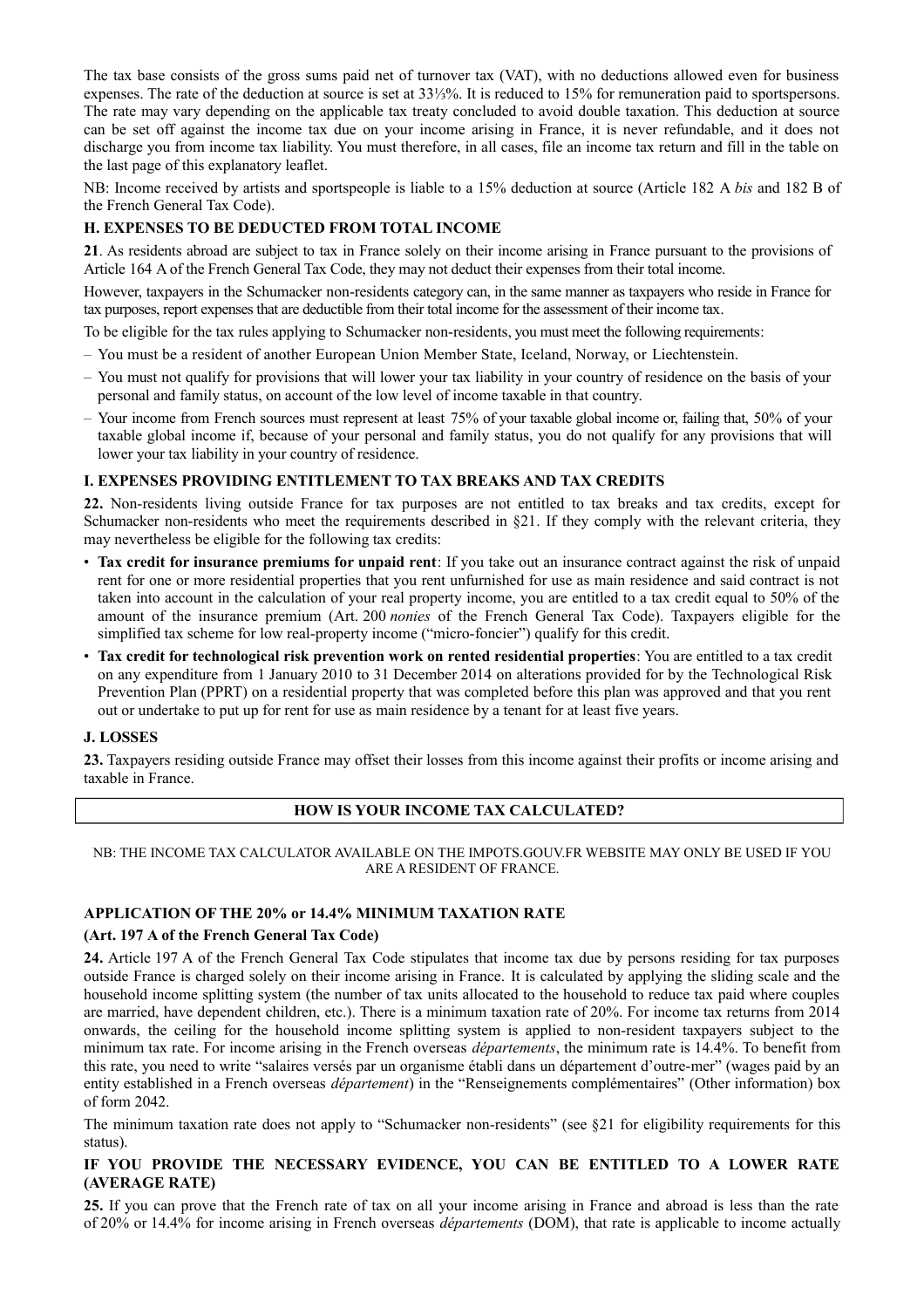taxable in France by virtue of the tax treaty between France and your country of residence or, in the absence of such a tax treaty, to income arising in France. The details on the application of this measure are provided in the *Bulletin Officiel des Finances Publiques-Impôts* (BOFiP-Impôts), reference no. BOI-IR-DOMIC-10-20-10.

To be eligible, you need to:

- **Enter in Box 8 TM of additional form 2042 C the tax household's total income arising in France and abroad** and detail the nature and amount of each category of income in the "Renseignements complémentaires" (Other information) box of form 2042 or on a separate sheet of paper.
- Have available for the French tax authorities all documentary proof of your total income arising abroad (certified true copy of the tax assessment notice issued by the tax administration of your country of residence; copy of the income tax return(s) filed in your country of residence to show the income of all the members of the tax household or otherwise, pending presentation of these supporting documents, a sworn declaration).

If the members of your tax household file separate tax returns in the country of residence, you must provide the tax authorities with certified true copies of all these tax returns and tax assessment notices for each household member.

If the tax-return filing formalities in your country of residence are such that you are unable to produce these documents, you need to provide any substantiating documents evidencing the sum and nature of your income arising abroad. These documents must be certified true copies.

# **PERSONS IN RECEIPT OF INCOME THAT HAS BEEN TAXED AT SOURCE**

**26.** Pursuant to articles 182 A, 182 A *bis* and 182 A *ter* of the French General Tax Code, non-commercial income received in return for artistic services, wages and salaries together with pensions and annuities paid to non-residents give rise to taxation at source, deducted by the payer. You must enter this deduction on form 2042 and fill in the table on the last page of this explanatory notice. It will then be taken into account in the calculation of the tax due (see §10, §11 and §12).

If the deduction at source exceeds the tax due following the application of the average rate, you may ask the Service des Impôts des Particuliers Non-Résidents to refund the excess amount deducted at source. Please provide all necessary substantiating documents evidencing payment of this taxation at source by your payer (employer or pension fund, etc.).

The above-mentioned deductions do not apply to income and profits received by Schumacker non-residents (see §21 for eligibility requirements for this status).

# **SOCIAL-SECURITY CONTRIBUTIONS**

**27.** Income from property located in France which is received by non-residents is subject to social-security contributions on asset income that are collected in the same way as income tax. Capital gains from property arising in France are also subject to social-security contributions that are paid when the return for capital gains from property is filed.<sup>[1](#page-10-0)</sup>

Social-security contributions assessed at the blanket rate of 15.5% are not levied on other asset income of non-residents reported on the income tax return and subject to income tax.

By contrast, Schumacker non-residents (see §21 for eligibility requirements for this status), regarded as equivalent to natural persons residing in France for tax purposes, are automatically liable to social-security contributions on all their asset income.

# **TAX ON THE RENTAL VALUE OF RESIDENTIAL PREMISES IN FRANCE**

**28.** The tax on the rental value of residential premises in France has been withdrawn as from taxation of 2015 income (Article 164 C of the French General Tax Code was repealed by Act No. 2015-1786 of 29 December 2015).

<span id="page-10-0"></span><sup>1</sup>Article 29 of the first 2012 Supplementary Budget Act (no. 2012-958 of 16 August 2012)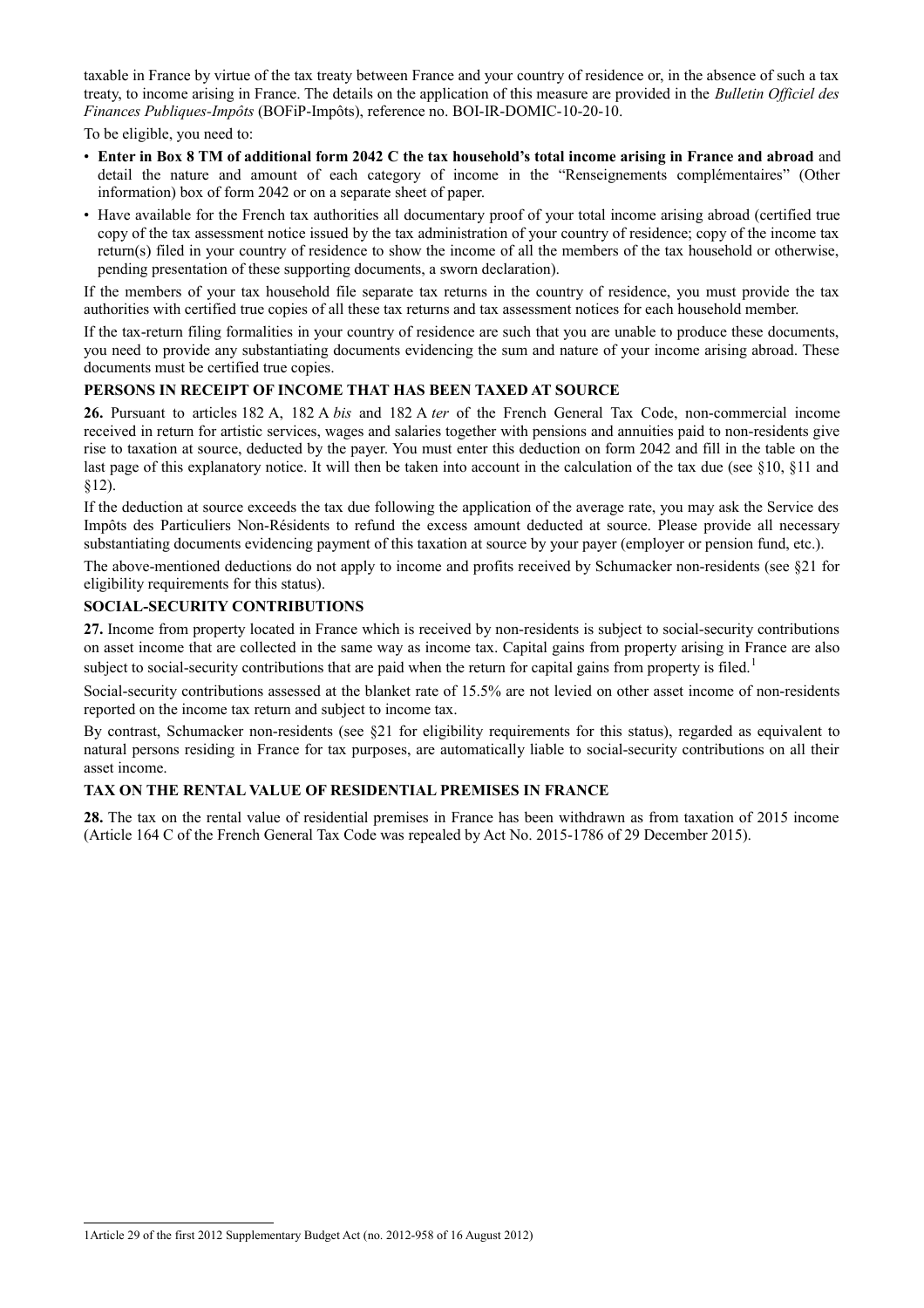# **EFFECT OF TAX TREATIES AND SPECIAL AGREEMENTS CONCLUDED BY FRANCE**

**29**. The rules described in this leaflet are only applicable subject to international tax treaties that have the effect of:

- Granting non-resident status to persons residing in France for tax purposes under domestic legislation;
- Taxing certain types of income arising in France in the country of residence;
- Limiting the rate of applicable deductions at source on certain income.

In all cases, you should refer to the text of the applicable tax treaty. The list of these tax treaties in force is presented in the *Bulletin Officiel des Finances Publiques-Impôts* (BOFiP-Impôts), reference no. BOI-ANNX-000306.

These texts are available from the French embassy or consulate in the country concerned. These treaties are published in the French *Journal Officiel* and can be consulted online on impots.gouv.fr  $\rightarrow$  International  $\rightarrow$  "International Agreements"

# **YOUR STATUS WITH REGARD TO OTHER TAXES**

# **LOCAL TAXES**

# **RESIDENCE TAX**

**30**. Residence tax is due by persons who, on 1 January 2016, have at their disposal or occupy a residential property in any capacity whatsoever: owner, tenant or free occupant. Taxpayers are deemed to have taxable premises personally at their disposal when they can occupy them at any time and have possession of them in a private capacity. The tax is owed for the whole year.

Residential premises and their outbuildings, occupied for personal or family purposes, either as the main residence or as a second home, are taxable when they are sufficiently furnished so as to be inhabitable.

Persons who do not have their residence for tax purposes in France, but who have one or more residential properties in France, are therefore liable to residence tax.

#### **Tax concessions on the main residence provided for by French legislation**

French tax legislation provides for various residence tax exemptions and reductions for the taxpayer's main residence (mandatory tax allowance for dependents, optional general personal allowance and optional special allowance for certain taxpayers, mainly low-income taxpayers).

For the purposes of local direct taxation, the main residence is defined as the dwelling in which the taxpayer usually lives and in which his or her family, the spouse in particular, lives on a permanent basis.

# **Consequently, residential premises in France at the disposal of persons residing abroad cannot be treated as main residences and therefore bear no entitlement to the tax concessions provided for the main residence.**

# **DEVELOPED AND UNDEVELOPED REAL-PROPERTY TAX**

**31**. Both of these taxes are levied annually on developed and undeveloped real properties situated in France, with the exception of those that are expressly exempt. The tax is charged to the owner of the property, regardless of whether he or she resides in France or abroad.

Note that, as regards developed real property tax, persons temporarily residing abroad and granted the temporary exemption stipulated in Articles 1384, 1384 A and 1385 of the French General Tax Code before their departure from France continue to benefit from this exemption for the remainder of the entitlement period, provided the residential property they own in France has remained at their disposal and they refrain from renting it out as furnished accommodation or business premises.

# **PAYMENT OF YOUR LOCAL TAXES**

**32**. Persons charged residence tax and real-property tax receive a tax assessment notice for each tax. These taxes must be paid to the individual tax service (Service des Impôts des Particuliers) of the district where the property is located by 15 October (real-property tax) and by 15 November or 15 December (residence tax).

If you have a bank account in France, you can subscribe for the monthly payment service, opt for direct debits on the payment due date or pay online using your tax account.

Since the end of October 2015, you can also pay online if you have a bank account in the SEPA.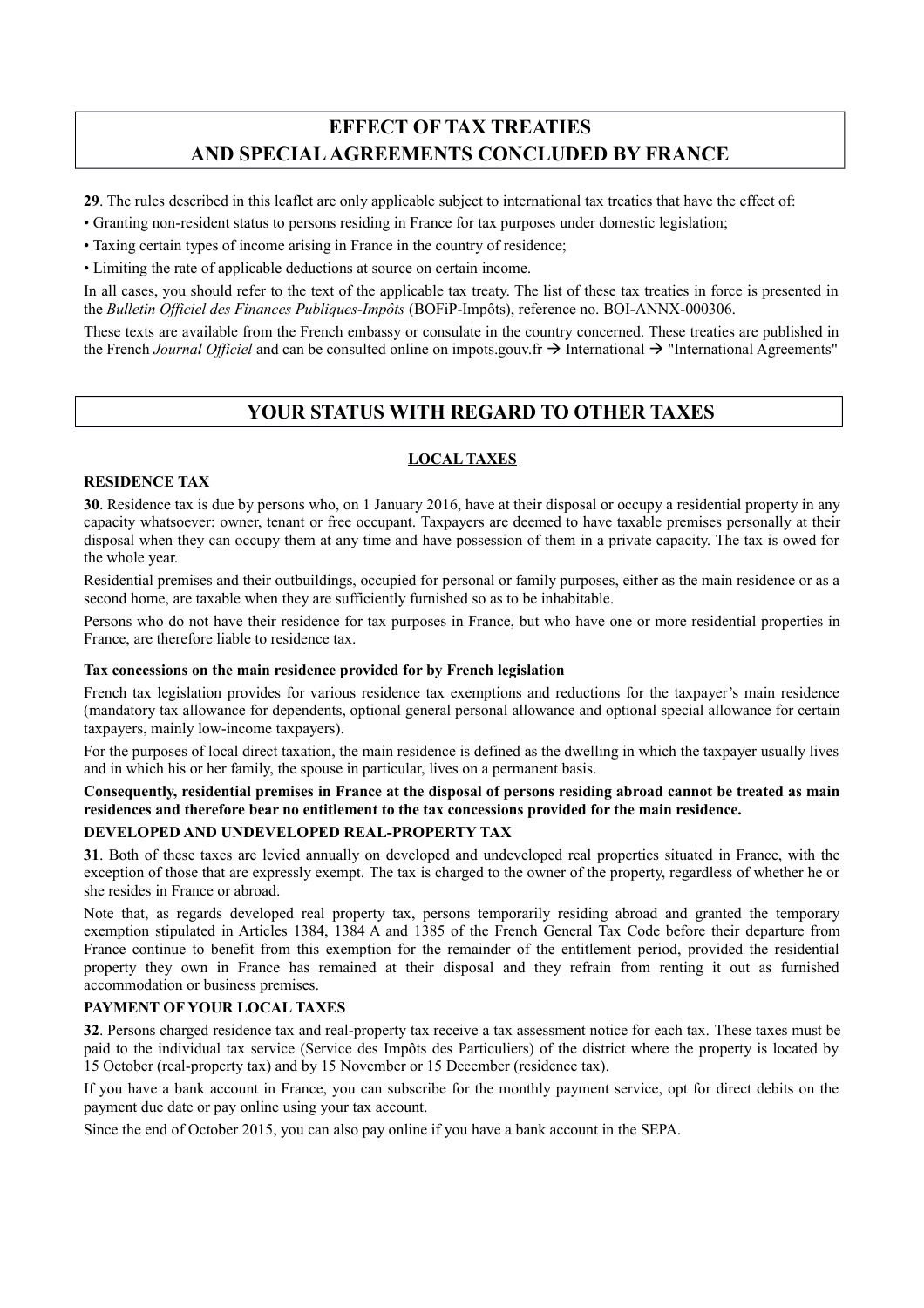# **WEALTH TAX**

#### **Rules applying under French domestic legislation**

**33.** Natural persons residing outside France are liable to wealth tax (ISF) on French property belonging to them directly or indirectly, including property placed in a trust and taxable as part of the estate of the settlor or a beneficiary deemed to be the settlor, when the net taxable value of this property is over  $\epsilon$ 1,300,000 on 1 January of the taxation year (threshold assessed on 1 January 2016 for the 2016 wealth-tax year).

French property is defined as:

- Property that has a physical taxable base in metropolitan France or in the French overseas *départements* (real property, tangible movable property, businesses operating in France, etc.); and
- French intangible property under the terms of Article 750 *ter* para. 2 of the French General Tax Code.

Concerned, in particular, are claims on a debtor residing in France, patents, marks and brands sold or operating in France, and securities issued by the French government or any legal entity governed by French public law or any company that has its registered office or actual head office in France and this, regardless of the composition of its assets.

Also considered to be French are stocks and shares in companies and legal entities not listed on the stock exchange whose registered office is outside France and whose assets are made up mainly of real property and rights in rem located in France, and this proportional to the value of this property as a percentage of the company's total assets, with the exception of real property located on French soil and assigned by this entity to its own industrial, commercial, agricultural or non-commercial operations. Certain property items, especially professional property, benefit from an exemption.

# **Effects of international tax treaties**

**34**. The wealth-tax provisions apply subject to international tax treaties (see treaty list in the *Bulletin Officiel des Finances Publiques-Impôts* (BOFiP-Impôts), reference no. BOI-ANNX-000306).

The treaties applicable to wealth tax or, failing this, to income tax must be taken into consideration to solve problems associated with the definition of residence for tax purposes.

However, problems not associated with residence for tax purposes (especially the reach of tax jurisdiction) can only be solved by referring to the tax treaties where these treaties cover wealth tax or contain adequate provisions to determine wealth taxation procedures.

The treaties concluded with the following countries contain such provisions: Albania, Algeria, Argentina, Armenia, Austria, Azerbaijan, Bahrain, Bolivia, Canada including Quebec, Chile, Côte d'Ivoire, Cyprus, Czech Republic, Estonia, Finland, Germany, Guinea, Hungary, India, Indonesia, Israel, Italy, Kazakhstan, Kuwait, Latvia, Lithuania, Luxembourg, Macedonia (former Yugoslav Republic of), Malta, Mauritius, Monaco, Mongolia, Namibia, Norway, Netherlands, Poland, Qatar, Romania, Russia, Saudi Arabia, Slovakia, Slovenia, South Africa, Spain, Sweden, Switzerland, Ukraine, United Arab Emirates, United States, Uzbekistan, Vietnam, Zimbabwe.

Under the provisions of these tax treaties, tax jurisdiction is either shared between the two countries, attributed exclusively to the country of residence of the person concerned or attributed exclusively to the country in which the property is located, depending on the nature of the property in question.

Any double taxation is eliminated either by the country of residence, which grants a tax credit when property is taxed both in the country in which it is located and in the owner's country of residence, or by means of exemption via the application of the "taux effectif" rule (based on total worldwide income) when the treaty expressly provides for such and taxation is reserved for the country in which the property is located.

In the absence of a tax treaty, international double taxation is avoided by offsetting against the tax due in France any wealth taxes paid outside France on the same property.

For more information, contact the Service des Impôts des Particuliers Non-Résidents (see Useful Information page 13).

# **Taxpayers' reporting obligations**

**35**. Your reporting obligations are as follows:

- If your net taxable wealth on 1 January 2016 is above  $\epsilon$ 1,300,000 and less than  $\epsilon$ 2,570,000, you need to declare your wealth tax (ISF) on form 2042 C;

- If your net taxable wealth on 1 January 2016 is €2,570,000 or more, you need to file the form 2725 K you have received pre-printed with your personal details or fill in a blank 2725 form.

Nevertheless, if you have your residence for tax purposes abroad and you are not liable to French income tax in France, you need to declare your 2016 wealth tax (ISF) on form 2725 pre-printed with your personal details or fill in a blank 2725 form when your net taxable wealth is over  $\epsilon$ 1,300,000.

Taxpayers non-resident in France must file forms 2042 C and 2725 with the Service des Impôts des Particuliers Non-Résidents:

- File form 2042 C with form 2042;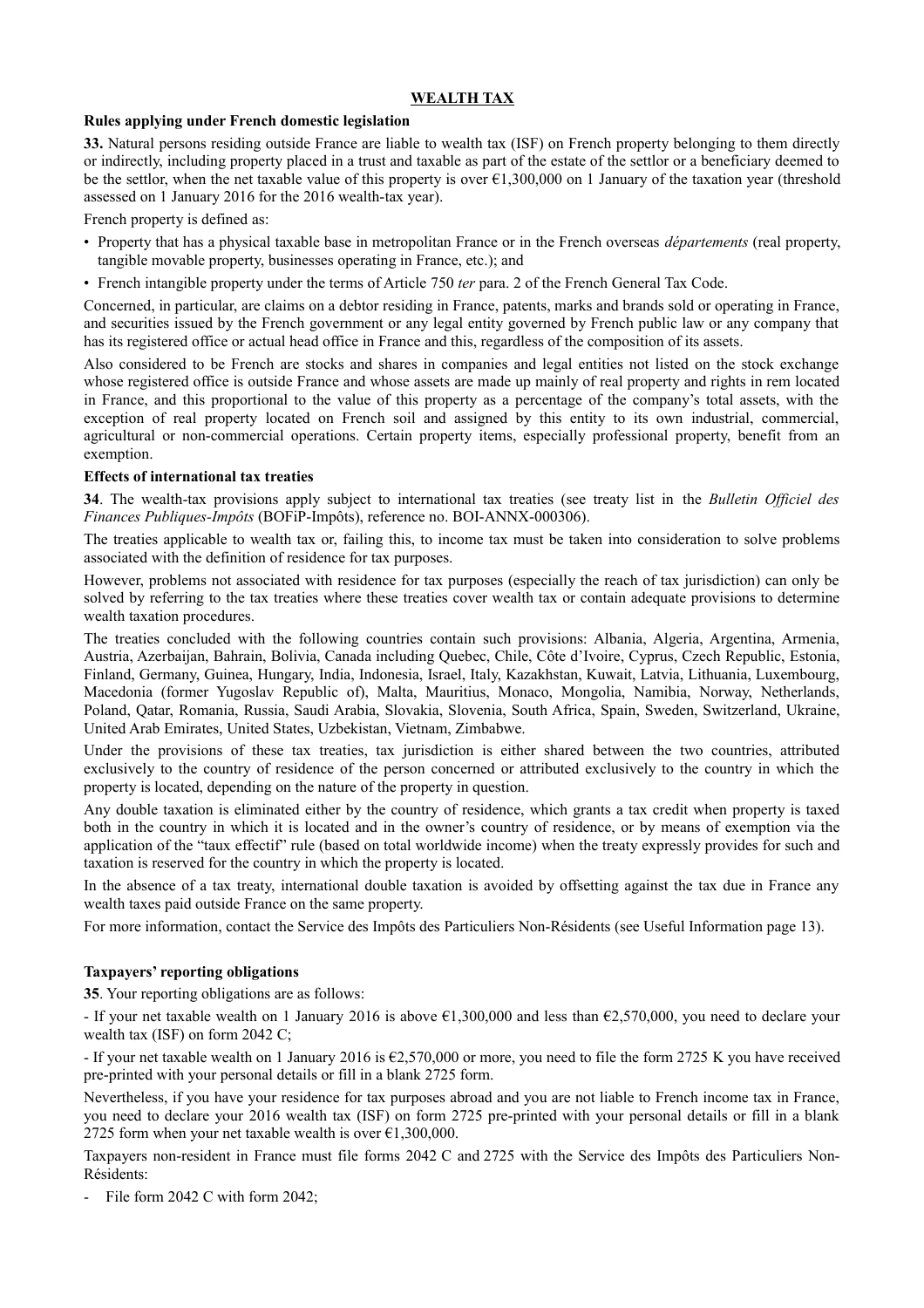File form 2725 by **15 July** at the latest regardless of your country of residence. French nationals who are residents of Monaco must file their returns with the Service des Impôts des Particuliers de Menton (see p3).

Persons in possession of property in France without having their residence for tax purposes in France, together with certain public servants carrying on their duties or posted to a foreign country, may be asked by the tax assessment service to appoint, within 90 days of receipt of the request, a representative in France authorised to receive correspondence concerning wealth-tax assessment, collection and disputed claims. Failing appointment of a representative in France, these persons are taxed on the basis of an estimated assessment.

#### **Where to get a wealth tax return form**

– On the website: impots.gouv.fr;

– From the Recette des Non-Résidents Pôle de gestion patrimoniale 10, rue du Centre TSA 50023 93465 Noisy-le-Grand Cedex France e-mail: gestion-patrimoniale.dresg@dgfip.finances.gouv.fr

# **USEFUL INFORMATION**

*See page 3 if you live in Monaco.*

# **36. For information and to find out how to fill in your income tax return and pay your tax:**

 $-$  Go to: **impots.gouv.fr**  $\rightarrow$  International  $\rightarrow$  Particuliers

– For information on everything to do with your income, calculating your tax, and payment and instalment payments:

#### **Service des Impôts des Particuliers Non-Résidents**

10 rue du Centre - TSA 10010 - 93465 Noisy-le-Grand Cedex, France

Tel: +33 1 57 33 83 00 - Fax: +33 1 57 33 81 03 - e-mail: please use the message service in your personal account on impots.gouv.fr

Bank account details:

IBAN

FR76-3000-1000-6464-8800-0000-026

#### SWIFT BDFEFRPP CCT

Important: Make sure you state the payee bank and its address:

# **Banque de France, 31 rue Croix des Petits Champs, 75049 PARIS Cedex 01, France**

Electronic payment methods (monthly direct debit payments, direct debits on payment due date, online payment) are particularly well suited to your geographical distance from France. They are simple, fast and secure. Contact the Centre Prélèvements Services (CPS) in Lille (contact details below), or visit our website impots.gouv.fr to access these services via your personal account.

- For all information concerning monthly direct debit-payments and direct debits on payment due date (subscription, changes, and change of address and bank account):

#### **Centre Prélèvement Service**, 59868 Lille Cedex, France

Fax:  $+33$  3 20 62 82 55/56 – e-mail: cps.lille@finances.gouv.fr

#### **37. Where to get an income tax return form**

- Directly in your personal account on impots.gouv.fr. When you file your returns online, your income is pre-recorded;
- Using the search function on the impots.gouv.fr website
- Or by writing to the Service des Impôts des Particuliers Non-Résidents, 10, rue du Centre - TSA 10010 - 93465 NOISY-LE-GRAND CEDEX, France. Tel: +33 1 57 33 83 00 - Fax: +33 1 57 33 81 03 - e-mail: please use the message service in your personal account on impots.gouv.fr

Where to send your income tax return? File your return online or send it to the Service des Impôts des Particuliers Non-Résidents (see above).

# **38. How long do you have to make an appeal and to whom?**

#### – Appeals must be sent to the **Service des Impôts des Particuliers Non-Résidents**:

• By 31 December of the second year following the year in which the tax is payable as stated on your tax assessment notice (Article R\* 196-1, para. 1-a of the French Book of Tax Procedures);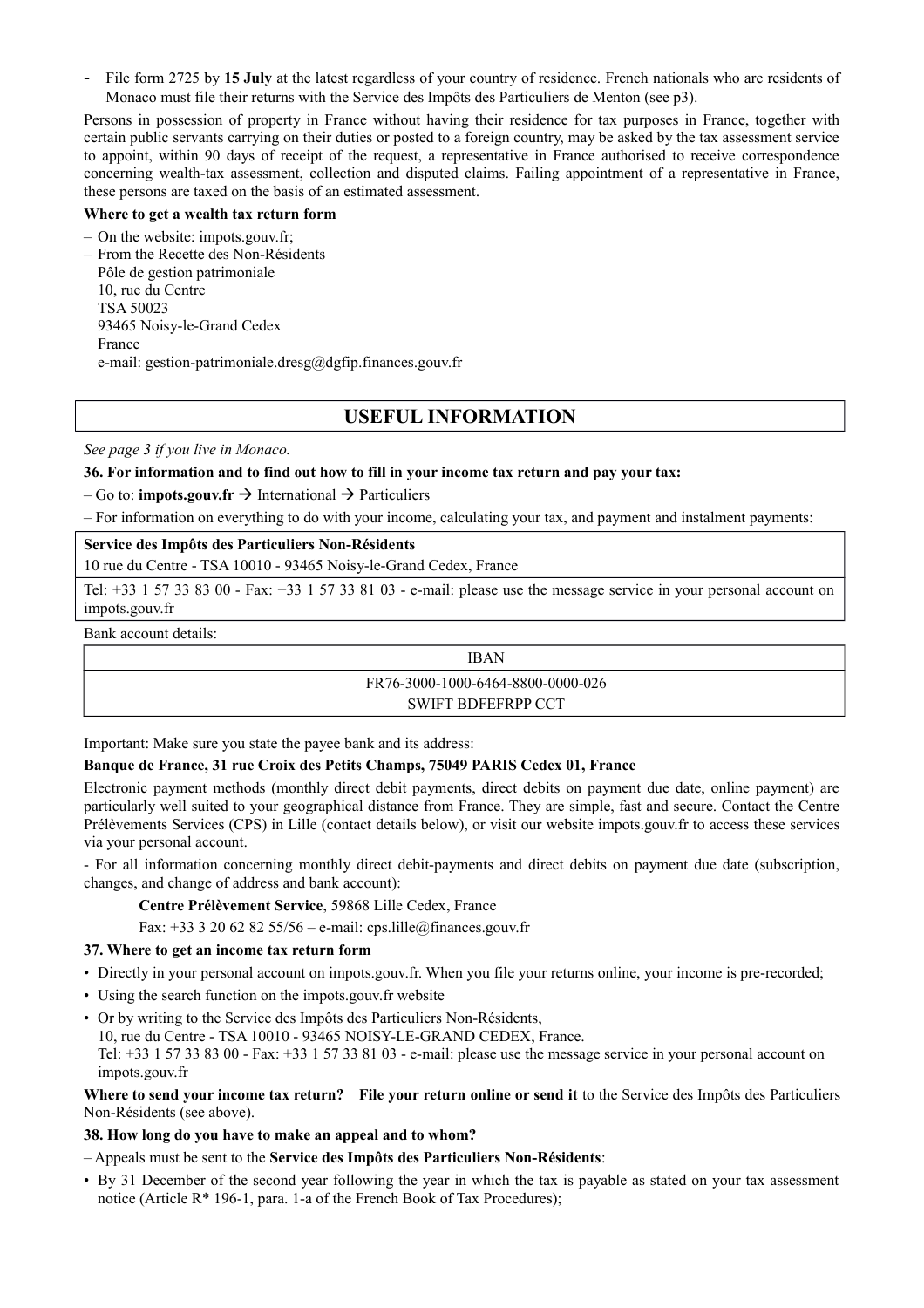- By 31 December of the year following the year in which the deduction at source was made (Article R\* 196-1, para. 2-b of the French Book of Tax Procedures) in the event of a calculation error by the payer;
- By 31 December of the second year following the year of payment of wealth tax. Note: appeals concerning the actual market value of property, goodwill and related new merchandise, custom, lease rights and the benefit of an agreement to let concerning all or part of a building, ship or boat must be sent to the **tax assessment service covering the district where the property is situated or where the ships or boats are registered**.
- Pursuant to the provisions of Article  $R^*$  196-2 of the French Book of Tax Procedures, persons who feel they have been overcharged or wrongly charged residence tax or real-property taxes may submit an appeal to the tax assessment service covering the place of taxation by 31 December of the year following:
	- The year in which the tax is payable as stated on the tax assessment notice;
	- Or the year of the taxable event forming the subject of the appeal;
	- Or the year of receipt by the taxpayer of a new tax assessment notice correcting the assessment and calculation mistakes contained in the previously sent notice;
	- Or the year in which the taxpayer gained certain knowledge of direct taxes charged wrongly or duplicated.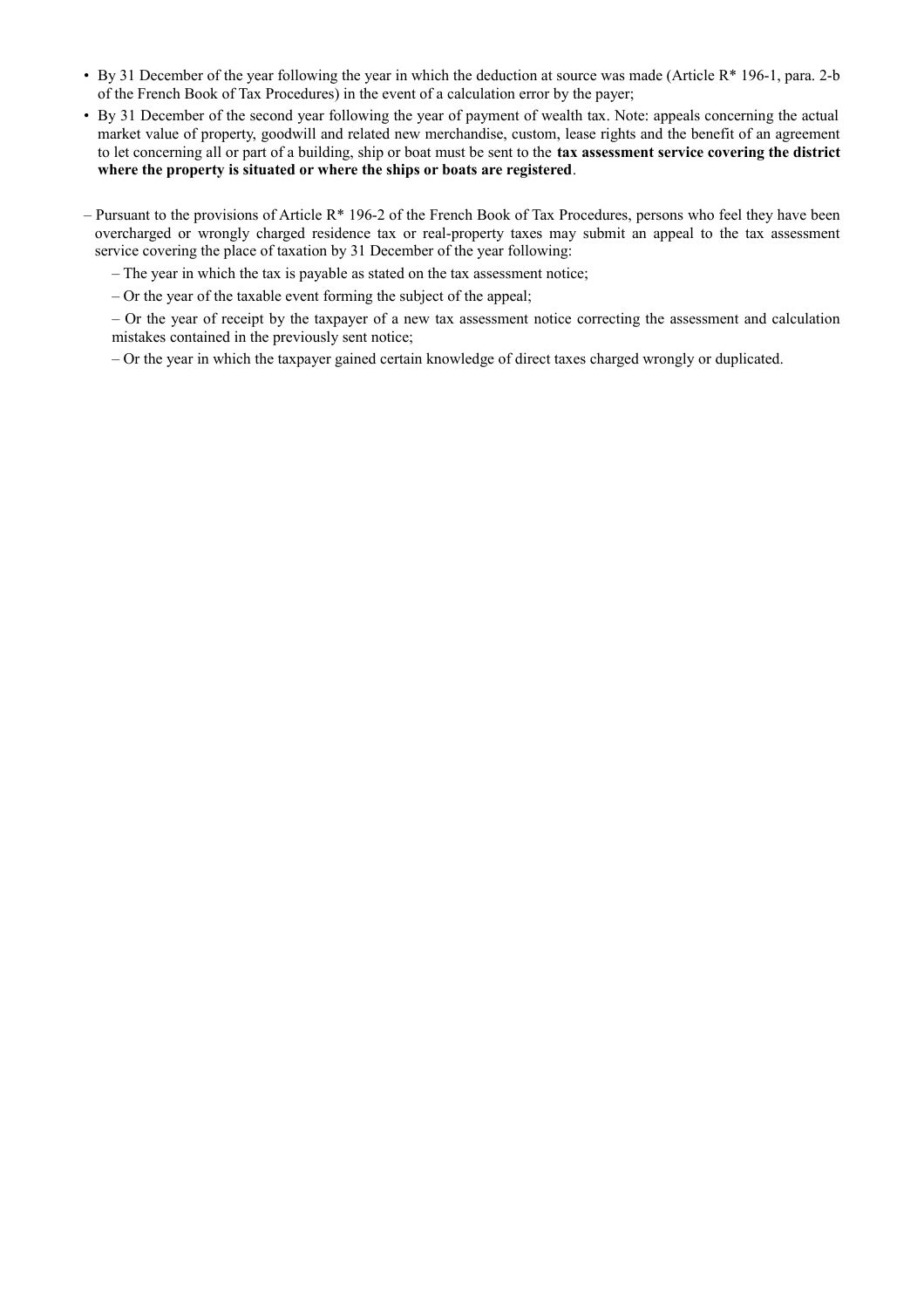#### **APPENDIX 1: PENSIONS – TAXATION BY COUNTRY**

|                                     |                                   | <b>PENSIONS</b>        |                               |                                     | <b>PENSIONS</b>                               |                               |                               |  |
|-------------------------------------|-----------------------------------|------------------------|-------------------------------|-------------------------------------|-----------------------------------------------|-------------------------------|-------------------------------|--|
| <b>COUNTRY OF RESIDENCE</b>         | Public<br>Private Social security |                        | <b>COUNTRY OF RESIDENCE</b>   | Public                              | Private                                       | Social<br>security            |                               |  |
| Are pensions taxable in France?     |                                   |                        |                               | Are pensions taxable in France?     |                                               |                               |                               |  |
| <b>ALBANIA</b>                      | $YES$ <sup>(1)</sup>              | NO.                    | NO                            | <b>LUXEMBOURG</b>                   | <b>YES</b> <sup>(6)</sup>                     | NO                            | <b>YES</b>                    |  |
| <b>ALGERIA</b>                      | YES <sup>(1)</sup>                | NO                     | NO                            | MACEDONIA (former Yugoslav Rep. of) | $YES^{(1)(4)}$                                | NO                            | $\overline{NO}$               |  |
| <b>ANDORRA</b>                      | <b>YES</b>                        | $\overline{NO^{(10)}}$ | $NO$ <sup>(10)</sup>          | MADAGASCAR                          | <b>YES</b>                                    | NO                            | N <sub>O</sub>                |  |
| <b>ARGENTINA</b>                    | <b>YES</b>                        | <b>YES</b>             | <b>YES</b>                    | <b>MALAYSIA</b>                     | <b>YES</b>                                    | NO                            | $\overline{NO}$               |  |
| <b>ARMENIA</b>                      | $YES$ <sup>(1)</sup>              | $\overline{NO}$        | NO                            | <b>MALAWI</b>                       | YES <sup>(1)</sup>                            | NO                            | $\overline{NO}$               |  |
| <b>AUSTRALIA</b>                    | YES <sup>(1)</sup>                | NO                     | $\overline{NO}$               | <b>MALI</b>                         | NO                                            | NO                            | $\overline{NO}$               |  |
| <b>AUSTRIA</b>                      | YES <sup>(1)</sup>                | NO                     | NO                            | <b>MALTA</b>                        | $YES^{(2)(4)}$                                | NO                            | <b>YES</b>                    |  |
| <b>AZERBAIJAN</b>                   | YES <sup>(1)</sup>                | NO                     | $\overline{NO}$<br><b>YES</b> | <b>MAURITANIA</b>                   | NO<br>YES <sup>(2)</sup>                      | NO<br>NO <sup>(10)</sup>      | $\overline{NO}$<br><b>YES</b> |  |
| <b>BAHRAIN</b><br><b>BANGLADESH</b> | <b>YES</b><br><b>YES</b>          | NO<br>NO               | <b>YES</b>                    | <b>MAURITIUS</b><br><b>MEXICO</b>   | <b>YES</b>                                    | NO                            | NO                            |  |
| <b>BELARUS<sup>(9)</sup></b>        | <b>YES</b>                        | NO                     | <b>YES</b>                    | <b>MONACO</b>                       | <b>YES</b>                                    | <b>YES</b>                    | <b>YES</b>                    |  |
| <b>BELGIUM</b>                      | YES <sup>(2)</sup>                | NO                     | NO                            | MONGOLIA                            | <b>YES</b>                                    | NO                            | <b>YES</b>                    |  |
| <b>BENIN</b>                        | NO.                               | NO                     | NO                            | <b>MONTENEGRO</b>                   | <b>YES</b>                                    | NO                            | $\overline{NO}$               |  |
| <b>BOLIVIA</b>                      | <b>YES</b>                        | NO                     | <b>YES</b>                    | <b>MOROCCO</b>                      | $_{\rm NO}$                                   | N <sub>O</sub>                | N <sub>O</sub>                |  |
| <b>BOSNIA AND HERZEGOVINA(8)</b>    | <b>YES</b>                        | NO                     | NO                            | <b>NAMIBIA</b>                      | YES <sup>(1)</sup>                            | $\overline{\text{NO}^{(10)}}$ | NO <sup>(10)</sup>            |  |
| <b>BOTSWANA</b>                     | YES <sup>(1)</sup>                | NO                     | <b>YES</b>                    | <b>NETHERLANDS</b>                  | <b>YES</b>                                    | NO                            | NO                            |  |
| <b>BRAZIL</b>                       | YES <sup>(2)</sup>                | $\overline{NO}$        | NO                            | NEW CALEDONIA                       | $\overline{NO}$                               | NO                            | N <sub>O</sub>                |  |
| <b>BULGARIA</b>                     | <b>YES</b>                        | NO                     | <b>YES</b>                    | <b>NEW ZEALAND</b>                  | $YES^{(2)(4)}$                                | NO                            | <b>YES</b>                    |  |
| <b>BURKINA FASO</b>                 | $\overline{NO}$                   | NO                     | NO                            | <b>NIGER</b>                        | NO                                            | NO                            | $\overline{NO}$               |  |
| <b>CAMEROON</b>                     | <b>YES</b>                        | NO                     | NO                            | <b>NIGERIA</b>                      | <b>YES</b>                                    | <b>YES</b>                    | <b>YES</b>                    |  |
| CANADA incl. Quebec                 | <b>YES</b>                        | <b>YES</b>             | <b>YES</b>                    | <b>NORWAY</b>                       | <b>YES</b>                                    | NO                            | <b>YES</b>                    |  |
| CENTRAL AFRICAN REPUBLIC            | NO                                | NO                     | NO                            | <b>OMAN (SULTANATE OF)</b>          | $YES^{(3)(4)}$                                | NO                            | <b>YES</b>                    |  |
| <b>CHILE</b>                        | <b>YES</b>                        | <b>YES</b>             | <b>YES</b>                    | <b>PAKISTAN</b>                     | YES <sup>(1)</sup>                            | NO.                           | <b>YES</b>                    |  |
| <b>CHINA</b>                        | YES <sup>(2)</sup>                | NO                     | NO                            | <b>PANAMA</b>                       | YES <sup>(1)</sup>                            | NO <sup>(10)</sup>            | NO <sup>(10)</sup>            |  |
| <b>CYPRUS</b>                       | <b>YES</b>                        | NO                     | <b>YES</b>                    | <b>PHILIPPINES</b>                  | <b>YES</b>                                    | NO                            | <b>YES</b>                    |  |
| CONGO<br><b>COTE D'IVOIRE</b>       | <b>YES</b><br>YES <sup>(2)</sup>  | NO<br>NO               | <b>YES</b><br>NO              | <b>POLAND</b><br><b>PORTUGAL</b>    | YES <sup>(2)</sup><br>$YES$ <sup>(1)(4)</sup> | NO<br>NO                      | NO<br>$\overline{NO}$         |  |
| <b>CROATIA</b>                      | YES <sup>(1)</sup>                | NO                     | NO                            | QATAR                               | <b>YES</b>                                    | NO                            | <b>YES</b>                    |  |
| <b>CZECH REPUBLIC</b>               | YES <sup>(2)</sup>                | NO                     | NO                            | <b>ROMANIA</b>                      | YES <sup>(6)</sup>                            | NO                            | NO                            |  |
| <b>ECUADOR</b>                      | <b>YES</b>                        | NO                     | $\overline{NO}$               | <b>RUSSIA</b>                       | YES <sup>(2)</sup>                            | NO                            | <b>YES</b>                    |  |
| <b>EGYPT</b>                        | <b>YES</b>                        | NO                     | <b>YES</b>                    | <b>SAINT MARTIN</b>                 | <b>YES</b>                                    | NO                            | $\overline{NO}$               |  |
| <b>ESTONIA</b>                      | YES <sup>(1)</sup>                | NO                     | NO                            | ST PIERRE & MIQUELON                | N <sub>O</sub>                                | NO                            | NO                            |  |
| <b>ETHIOPIA</b>                     | YES <sup>(2)</sup>                | $\overline{NO}$        | <b>YES</b>                    | <b>SAUDI ARABIA</b>                 | <b>YES</b>                                    | <b>YES</b>                    | <b>YES</b>                    |  |
| <b>FINLAND</b>                      | <b>YES</b>                        | NO                     | NO                            | <b>SENEGAL</b>                      | $\overline{NO}$                               | NO                            | $\overline{NO}$               |  |
| <b>FRENCH POLYNESIA</b>             | <b>YES</b>                        | <b>YES</b>             | <b>YES</b>                    | $SERBIA^{(8)}$                      | <b>YES</b>                                    | NO                            | $\overline{NO}$               |  |
| <b>GABON</b>                        | YES <sup>(1)</sup>                | NO                     | <b>YES</b>                    | <b>SINGAPORE</b>                    | <b>YES</b>                                    | NO                            | N <sub>O</sub>                |  |
| <b>GEORGIA</b>                      | YES <sup>(2)</sup>                | N <sub>O</sub>         | NO                            | <b>SLOVAKIA</b>                     | YES <sup>(2)</sup>                            | N <sub>O</sub>                | $\overline{NO}$               |  |
| <b>GERMANY</b>                      | YES <sup>(1)</sup>                | NO                     | $\overline{NO}$               | <b>SLOVENIA</b>                     | YES <sup>(1)</sup>                            | N <sub>O</sub>                | $\overline{NO}$               |  |
| <b>GHANA</b>                        | YES <sup>(1)</sup>                | N <sub>O</sub>         | <b>YES</b>                    | <b>SOUTH AFRICA</b>                 | YES <sup>(1)</sup>                            | N <sub>O</sub>                | $\overline{NO}$               |  |
| <b>GREECE</b>                       | YES <sup>(1)</sup>                | NO                     | NO                            | <b>SOUTH KOREA</b>                  | <b>YES</b>                                    | NO                            | $\overline{NO}$               |  |
| <b>GUINEA</b><br><b>HONG KONG</b>   | <b>YES</b>                        | NO                     | <b>YES</b>                    | <b>SPAIN</b>                        | YES <sup>(1)</sup><br>NO <sup>(4)</sup>       | NO                            | NO                            |  |
|                                     | <b>YES</b>                        | <b>YES</b>             | <b>YES</b>                    | <b>SRI LANKA</b>                    | $YES$ <sup>(2)</sup>                          | NO                            | <b>YES</b><br>NO              |  |
| <b>HUNGARY</b><br><b>ICELAND</b>    | <b>YES</b><br>YES <sup>(2)</sup>  | NO<br>NO               | <b>YES</b><br>NO              | <b>SWEDEN</b><br><b>SWITZERLAND</b> | YES <sup>(1)</sup>                            | NO<br>NO <sup>(10)</sup>      | NO <sup>(10)</sup>            |  |
| <b>INDIA</b>                        | $YES$ <sup>(4)</sup>              | NO                     | <b>YES</b>                    | <b>SYRIA</b>                        | YES <sup>(1)</sup>                            | NO                            | <b>YES</b>                    |  |
| <b>INDONESIA</b>                    | YES                               | NO.                    | YES                           | <b>TAIWAN</b>                       | $\overline{\mathrm{YES}^{\,(1)}}$             | NO.                           | YES                           |  |
| <b>IRAN</b>                         | <b>YES</b>                        | NO                     | NO                            | <b>THAILAND</b>                     | YES <sup>(4)</sup>                            | <b>YES</b>                    | <b>YES</b>                    |  |
| <b>IRELAND</b>                      | $YES^{(1)(4)(5)}$                 | NO                     | NO                            | <b>TOGO</b>                         | NO.                                           | NO                            | NO.                           |  |
| <b>ISRAEL</b>                       | YES <sup>(1)</sup>                | NO.                    | NO.                           | TRINITY AND TOBAGO                  | YES <sup>(2)</sup>                            | NO                            | <b>YES</b>                    |  |
| <b>ITALY</b>                        | $YES^{(1)(4)}$                    | NO.                    | <b>YES</b>                    | <b>TUNISIA</b>                      | NO.                                           | NO                            | NO.                           |  |
| <b>JAMAICA</b>                      | YES <sup>(1)</sup>                | NO.                    | <b>YES</b>                    | <b>TURKEY</b>                       | YES <sup>(4)</sup>                            | NO                            | NO.                           |  |
| <b>JAPAN</b>                        | $YES^{(2)(4)}$                    | NO.                    | NO                            | TURKMENISTAN <sup>(9)</sup>         | <b>YES</b>                                    | NO                            | <b>YES</b>                    |  |
| <b>JORDAN</b>                       | YES <sup>(2)</sup>                | NO.                    | <b>YES</b>                    | <b>UKRAINE</b>                      | YES <sup>(1)</sup>                            | NO                            | YES <sup>(7)</sup>            |  |
| <b>KAZAKHSTAN</b>                   | $YES^{(1)(4)}$                    | NO                     | NO                            | <b>UNITED ARAB EMIRATES</b>         | <b>YES</b>                                    | NO                            | <b>YES</b>                    |  |
| <b>KENYA</b>                        | YES <sup>(1)</sup>                | NO.                    | NO                            | <b>UNITED KINGDOM</b>               | YES <sup>(1)</sup>                            | NO                            | NO.                           |  |
| KOREA (REPUBLIC OF)                 | <b>YES</b>                        | NO.                    | <b>YES</b>                    | <b>UNITED STATES</b>                | <b>YES</b>                                    | <b>YES</b>                    | <b>YES</b>                    |  |
| KOSOVO <sup>(8)</sup>               | <b>YES</b>                        | NO.                    | $_{\rm NO}$                   | <b>UZBEKISTAN</b>                   | YES <sup>(1)</sup>                            | NO                            | NO                            |  |
| <b>KUWAIT</b>                       | $YES^{(3)(4)}$                    | NO.                    | <b>YES</b>                    | VENEZUELA                           | <b>YES</b>                                    | NO                            | <b>YES</b>                    |  |
| KYRGYZSTAN <sup>(9)</sup>           | <b>YES</b><br>YES <sup>(1)</sup>  | NO.                    | <b>YES</b>                    | <b>VIETNAM</b>                      | YES <sup>(1)</sup><br>YES <sup>(1)</sup>      | NO<br>NO                      | NO<br>NO                      |  |
| <b>LATVIA</b><br><b>LEBANON</b>     | $YES$ <sup>(1)(3)(4)</sup>        | NO.<br>NO.             | NO.<br>NO                     | ZAMBIA<br><b>ZIMBABWE</b>           | YES <sup>(1)</sup>                            | NO                            | <b>YES</b>                    |  |
| <b>LIBYA</b>                        | YES <sup>(1)</sup>                | NO.                    | NO                            |                                     |                                               |                               |                               |  |
| <b>LITHUANIA</b>                    | YES <sup>(1)</sup>                | $_{\rm NO}$            | $_{\rm NO}$                   |                                     |                                               |                               |                               |  |
|                                     |                                   |                        |                               |                                     |                                               |                               |                               |  |

(1) Except where the pension recipient has solely the nationality of the country of residence and does not have French nationality.

(2) Except where the pension recipient has the nationality of the country of residence, even if he or she also has French nationality.

(3) Except where the pension recipient has the nationality of the country of residence or was resident of the country of residence before providing services there.

(4) Pensions paid in respect of services rendered to a public establishment are defined as "private pensions" in the tax treaty. They may be taxed at source in France as pensions paid pursuant to French social-security legislation, if stipulated in the treaty (see column 3).

(5) Pensions paid in respect of services rendered to a local authority are defined as "private pensions" in the tax treaty. They may be taxed at source in France as pensions paid pursuant to French social security legislation, if stipulated in the treaty (see column 3).

(6) Pensions paid in respect of services rendered in connection with an industrial or commercial activity are subject to the rules on public pensions.

(7) Taxation at source can only be applied up to the ceiling of the total annual sum of the French minimum contributory pension (allowance for former salaried employees and supplementary old-age benefit or any similar minimum contributory pension that might replace these benefits). The surplus may be taxed only in Ukraine.

(8) The tax treaty concluded by the Government of the French Republic and the Government of the Socialist Federal Republic of Yugoslavia applies to France and the Republics of Bosnia-Herzegovina, Kosovo, Serbia and Montenegro.

(9) The tax treaty concluded by France and the former USSR applies to Belarus, Kyrgyzstan, Tajikistan and Turkmenistan.

(10) Except if the pensions are not subject to tax in the country of residence under the applicable tax legislation.